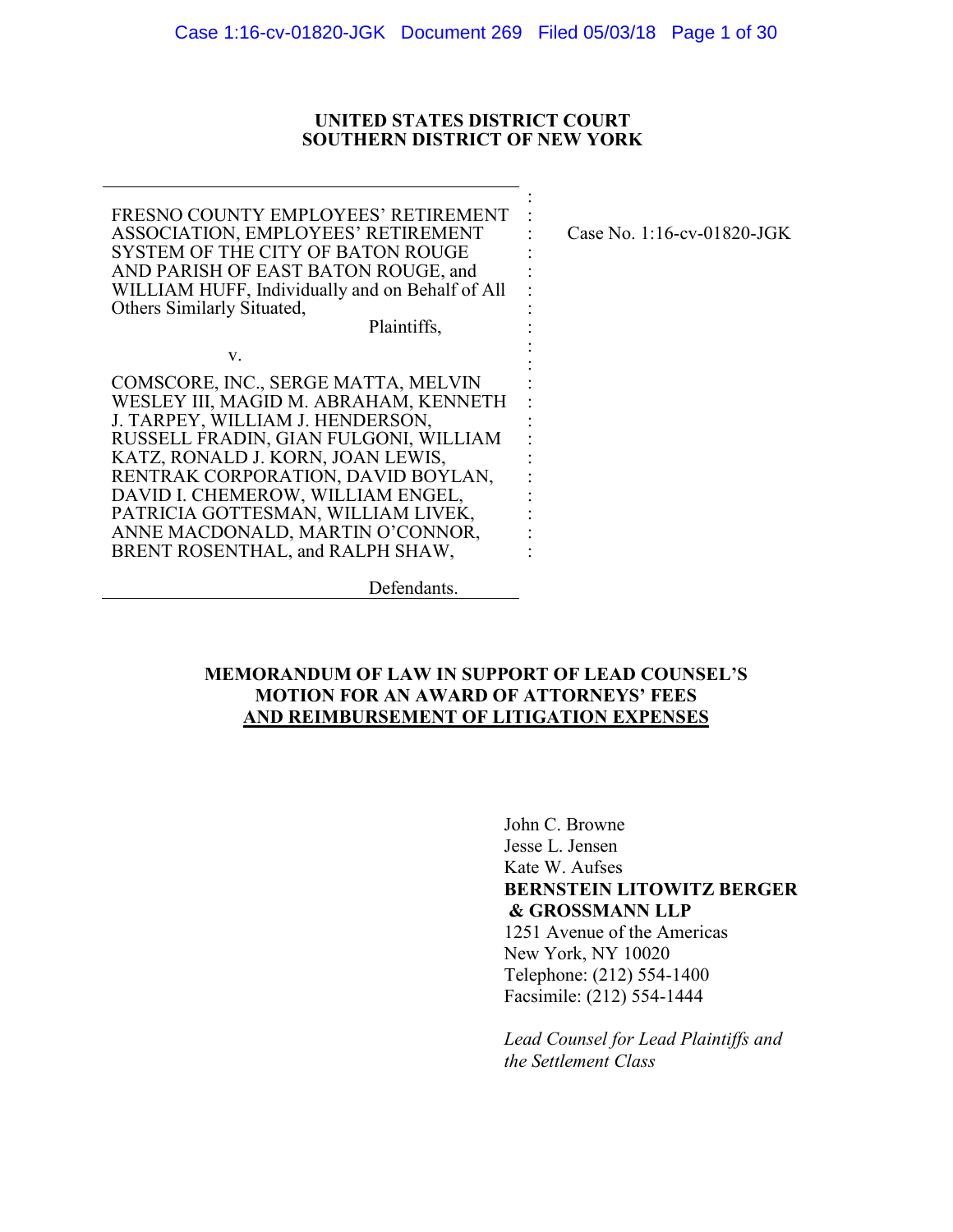# **TABLE OF CONTENTS**

| I.   |           | THE REQUESTED FEE IS REASONABLE AND SHOULD BE APPROVED 7                                                          |  |
|------|-----------|-------------------------------------------------------------------------------------------------------------------|--|
|      | A.        | The Requested Attorneys' Fees Are Reasonable As A Percentage Of The                                               |  |
| II.  |           | THE REQUESTED ATTORNEYS' FEES ARE REASONABLE UNDER<br>EITHER THE PERCENTAGE-OF-THE-FUND METHOD OR THE             |  |
|      | A.        | The Requested Attorneys' Fees Are Reasonable Under the Percentage-of-                                             |  |
|      | <b>B.</b> | The Requested Attorneys' Fees Are Reasonable Under the Lodestar                                                   |  |
| III. |           |                                                                                                                   |  |
|      | A.        |                                                                                                                   |  |
|      | <b>B.</b> |                                                                                                                   |  |
|      | $C$ .     | The Magnitude and Complexity of the Action Support the Requested Fee 17                                           |  |
|      | D.        | The Quality of Lead Counsel's Representation Supports the Requested                                               |  |
|      | E.        |                                                                                                                   |  |
|      | F.        |                                                                                                                   |  |
|      | G.        | The Reaction of the Settlement Class to Date Supports the Requested Fee20                                         |  |
| IV.  |           |                                                                                                                   |  |
| V.   |           | PLAINTIFFS' COUNSEL'S EXPENSES ARE REASONABLE AND WERE<br>NECESSARILY INCURRED TO ACHIEVE THE BENEFIT OBTAINED 21 |  |
| VI.  |           | LEAD PLAINTIFFS SHOULD BE AWARDED THEIR REASONABLE AND                                                            |  |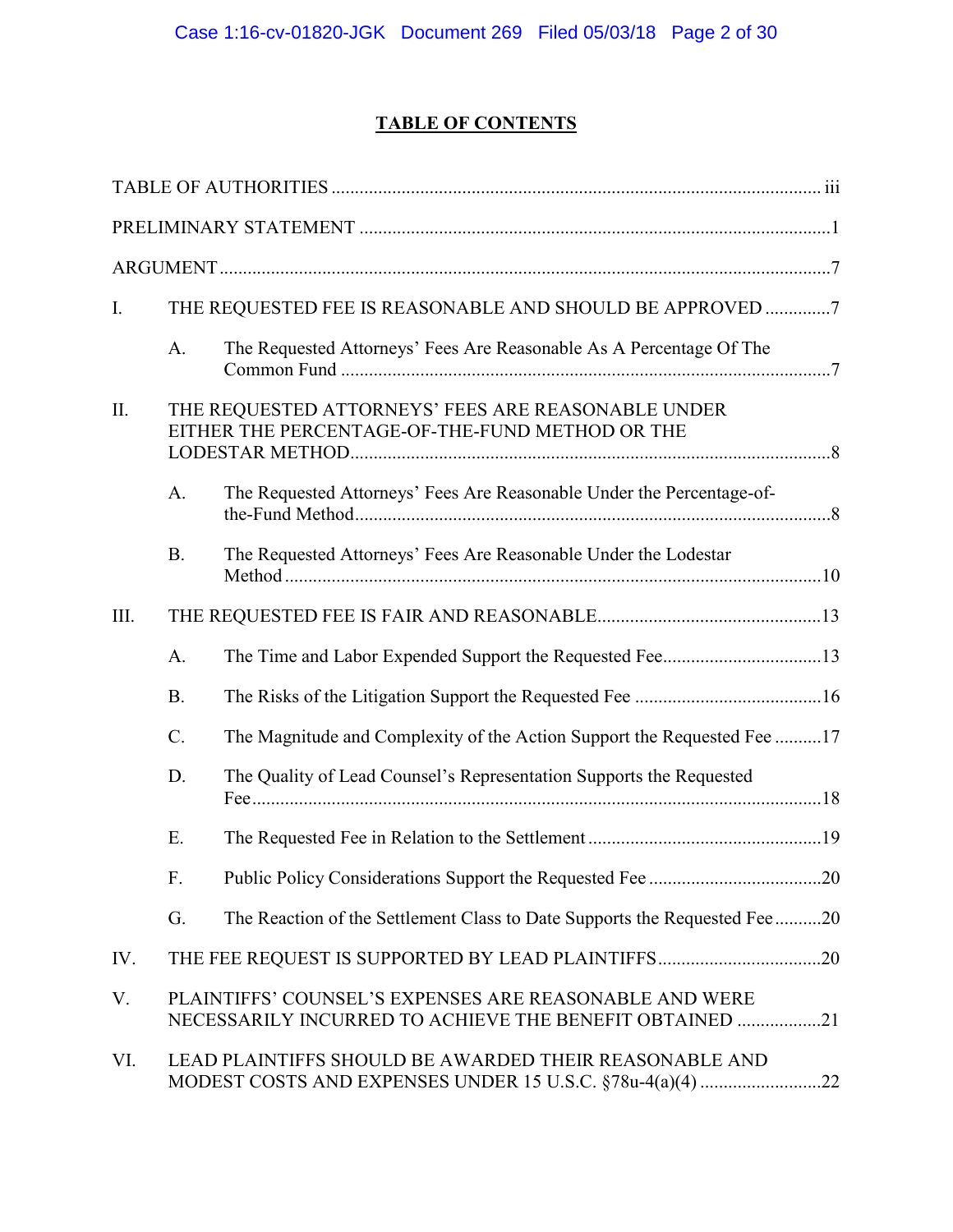|--|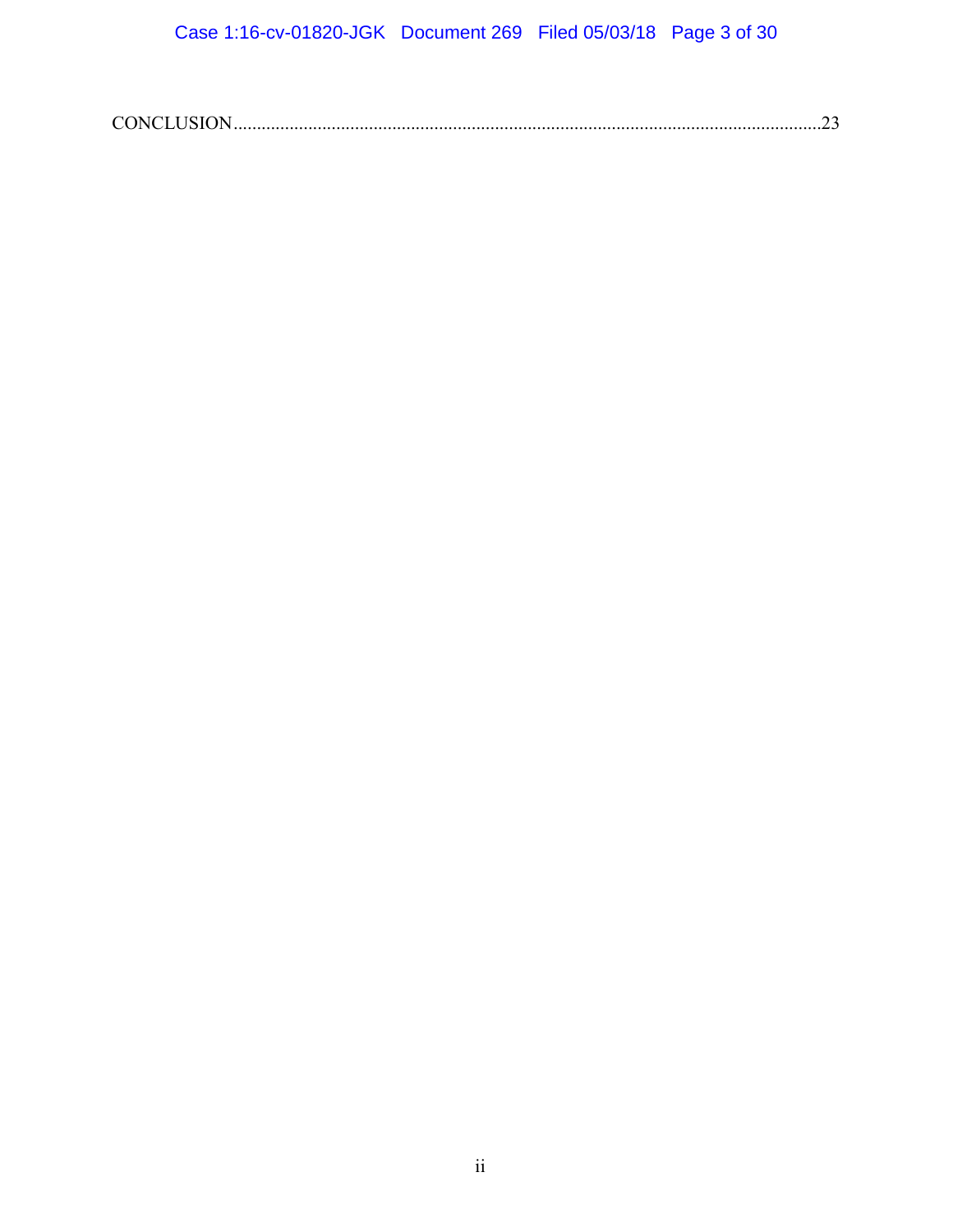# **TABLE OF AUTHORITIES**

| Page(s)<br><b>CASES</b>                                                                                                         |  |
|---------------------------------------------------------------------------------------------------------------------------------|--|
| In re Adelphia Commc'n Corp. Sec. and Deriv. Litig.,<br>2006 WL 3378705 (S.D.N.Y. 2006), aff'd, 272 F. App'x 9 (2d Cir. 2008)19 |  |
| In re Am. Bank Note Holographics, Inc. Sec. Litig.,                                                                             |  |
| In re AremisSoft,                                                                                                               |  |
| In re Bank of Am. Corp. Sec., Deriv., & ERISA Litig.,                                                                           |  |
| In re Bank of New York Mellon Corp. Forex. Trans. Litig.,                                                                       |  |
| Bateman Eichler, Hill Richards, Inc. v. Berner,                                                                                 |  |
| Bd. of Trustees of AFTRA Ret. Fund v. JPMorgan Chase Bank, Inc.,                                                                |  |
| Birmingham Ret. and Relief Sys. v. S.A.C. Capital Advisors, L.P.,                                                               |  |
| In re China Sunergy Sec. Litig.,                                                                                                |  |
| City of Roseville Employees' Ret. Sys. v. Energy Solutions, Inc.,                                                               |  |
| In re Comverse Tech., Inc. Sec. Litig.,                                                                                         |  |
| Cornwell v. Credit Suisse Grp.,                                                                                                 |  |
| In re Deutsche Telekom,                                                                                                         |  |
| Ellenburg III v. JA Solar Holdings Co., Ltd.,                                                                                   |  |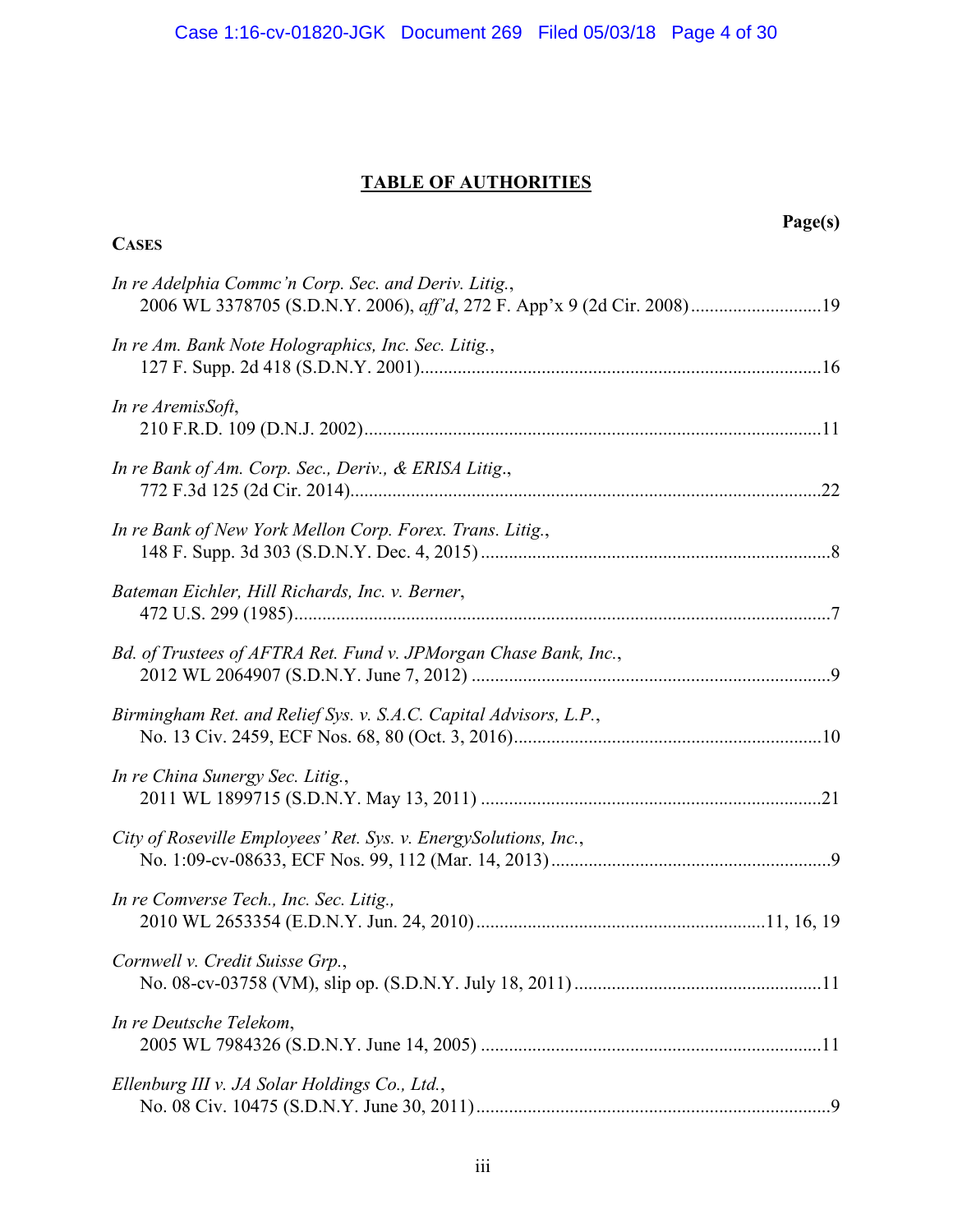# Case 1:16-cv-01820-JGK Document 269 Filed 05/03/18 Page 5 of 30

| In re FLAG Telecom,                                            |
|----------------------------------------------------------------|
| In re Global Crossing Sec. & ERISA Litig.,                     |
| Goldberger v. Integrated Resources, Inc.,                      |
| Hicks v. Morgan Stanley,                                       |
| In re IndyMac Mortg.-Backed Sec. Litig.,                       |
| In re JPMorgan Chase & Co. Sec. Litig.,                        |
| Kaplan v. S.A.C. Capital Advisors, L.P.,                       |
| Katz v. Image Innovations Holdings, Inc.,                      |
| In re L.G. Philips LCD Co. Sec. Litig.,                        |
| Maley v. Del Global Techs. Corp.,                              |
| In re Marsh & McLennan Co. Sec. Litig.,                        |
| In re Marsh ERISA Litig.,                                      |
| In re MBIA, Inc. Sec. Litig.,                                  |
| In re Merrill Lynch & Co., Inc. Sec., Deriv. and ERISA Litig., |
| N.J. Carpenters Health Fund v. DLJ Mortgage Capital, Inc.,     |
| NECA-IBEW Health & Welfare Fund v. Goldman Sachs & Co.,        |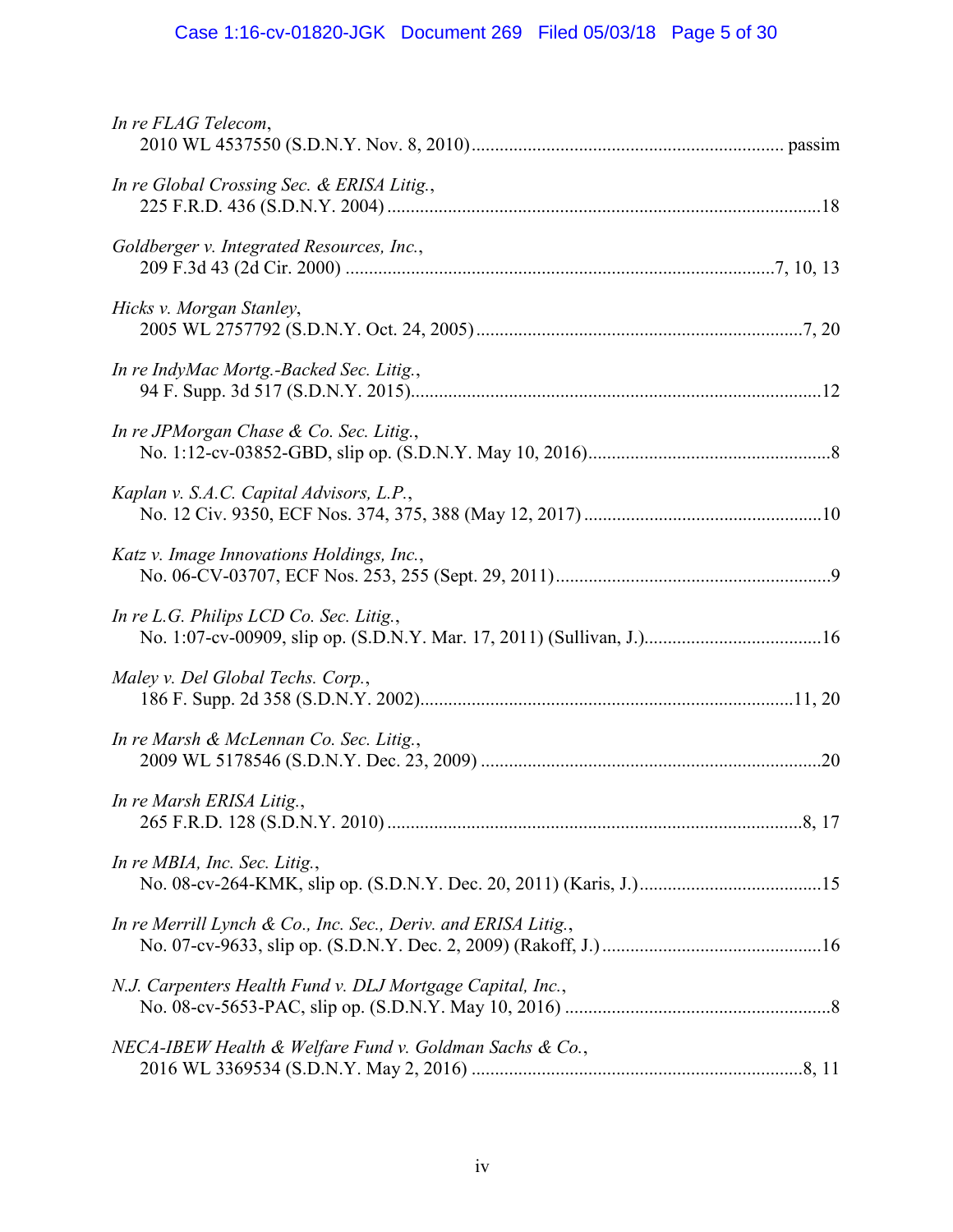# Case 1:16-cv-01820-JGK Document 269 Filed 05/03/18 Page 6 of 30

| In re New Oriental Educ. & Tech. Group Sec. Litig.,               |
|-------------------------------------------------------------------|
| In re Penn West Petroleum Ltd. Sec. Litig.,                       |
| In re Pfizer Inc. Sec. Litig.,                                    |
| In re Platinum & Palladium Commodities Litig.,                    |
| Plumbers & Pipefitters Nat'l Pension Fund v. Orthofix Int'l N.V., |
| In re Rite Aid Corp. Sec. Litig.,                                 |
| In re Salix Pharmaceuticals, Ltd.,                                |
| Savoie v. Merchs. Bank,                                           |
| In re Sumitomo Copper Litig.,                                     |
| Taft v. Ackermans,                                                |
| Tardio v. New Oriental Educ. & Tech. Group, Inc.,                 |
| Tellabs, Inc. v. Makor Issues & Rights, Ltd.,                     |
| In re Veeco,                                                      |
| Wal-Mart Stores, Inc. v. Visa U.S.A. Inc.,                        |
| In re Xcel Energy, Inc. Sec., Derivative & ERISA Litig.,          |
| <b>STATUTES</b>                                                   |
|                                                                   |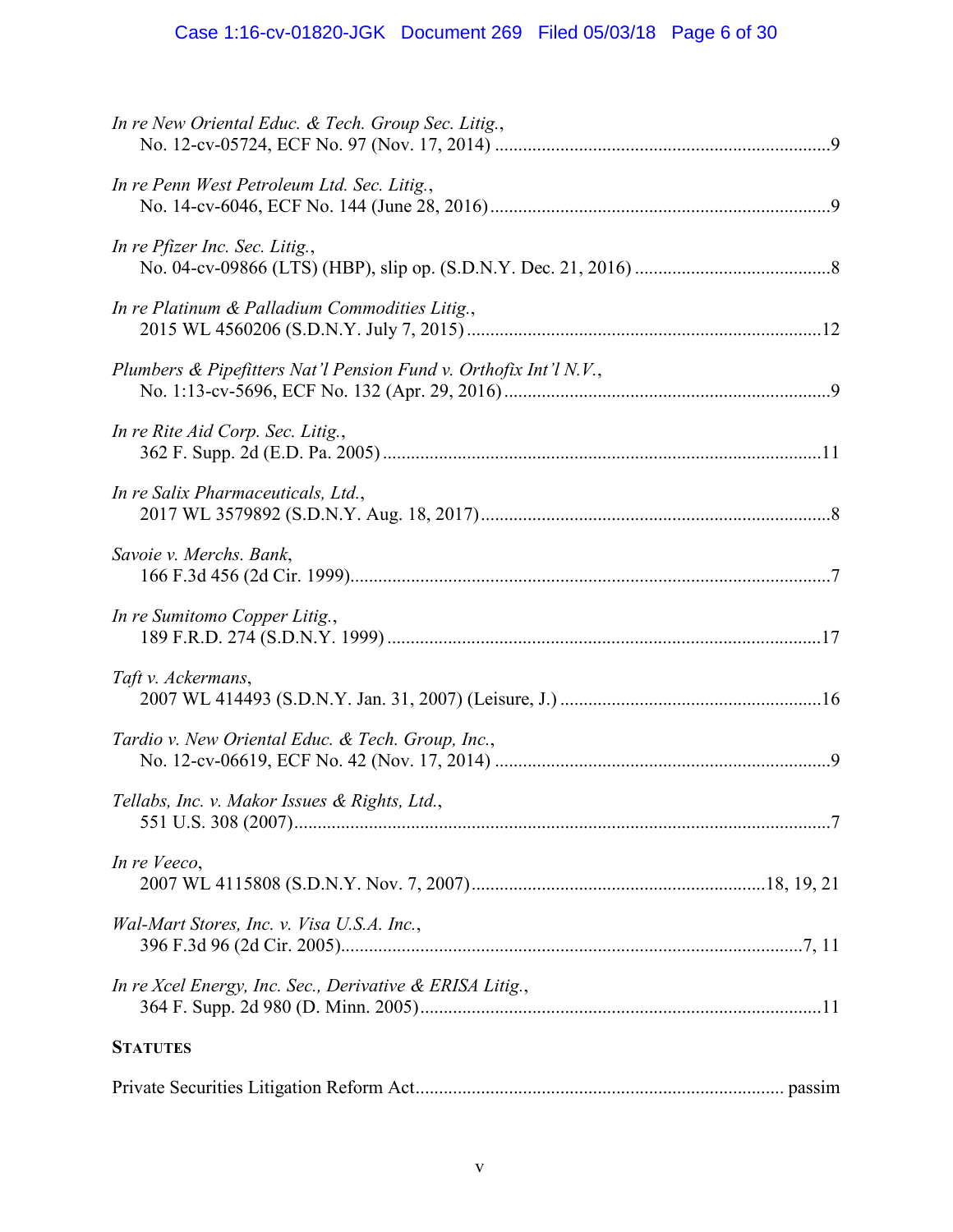### Case 1:16-cv-01820-JGK Document 269 Filed 05/03/18 Page 7 of 30

Court-appointed Lead Counsel, Bernstein Litowitz Berger & Grossmann LLP ("Lead Counsel"), respectfully submits this memorandum of law in support of its motion, on behalf of Plaintiffs' Counsel, for an award of attorneys' fees in the amount of 23% of the Settlement Fund. Lead Counsel also seeks reimbursement of \$296,362.39 in Litigation Expenses that Plaintiffs' Counsel reasonably incurred in prosecuting and settling the Action.<sup>1</sup>

### PRELIMINARY STATEMENT

The proposed Settlement, if approved by the Court, will resolve this case in its entirety in exchange for a \$110 million payment consisting of \$27,231,527.20 in cash and \$82,768,472.80 in comScore common stock valued pursuant to the Stipulation. Under any measure, the Settlement represents an outstanding result. It provides truly meaningful compensation to the Class while avoiding the risks and delay of continued litigation, including the risks and hard limits to recovery posed by comScore's financial condition.

The \$110 million Settlement not only exhausts all of comScore's available insurance proceeds, but obtains a very significant value for the Class above insurance (approximately \$83) million in stock). This is a considerable achievement given the ability to pay issues and other risks Lead Plaintiffs faced in this case. Notably, the proposed Settlement recovers approximately

<sup>&</sup>lt;sup>1</sup> Lead Counsel are simultaneously submitting the Declaration of John C. Browne in Support of (I) Lead Plaintiffs' Motion for Final Approval of Settlement and Plan of Allocation, and (II) Lead Counsel's Motion for an Award of Attorneys' Fees and Reimbursement of Litigation Expenses (the "Browne Declaration") (cited as "T"). Capitalized terms have the meanings ascribed to them in the Browne Declaration or the Stipulation of Settlement (ECF No. 250-1) (the "Stipulation").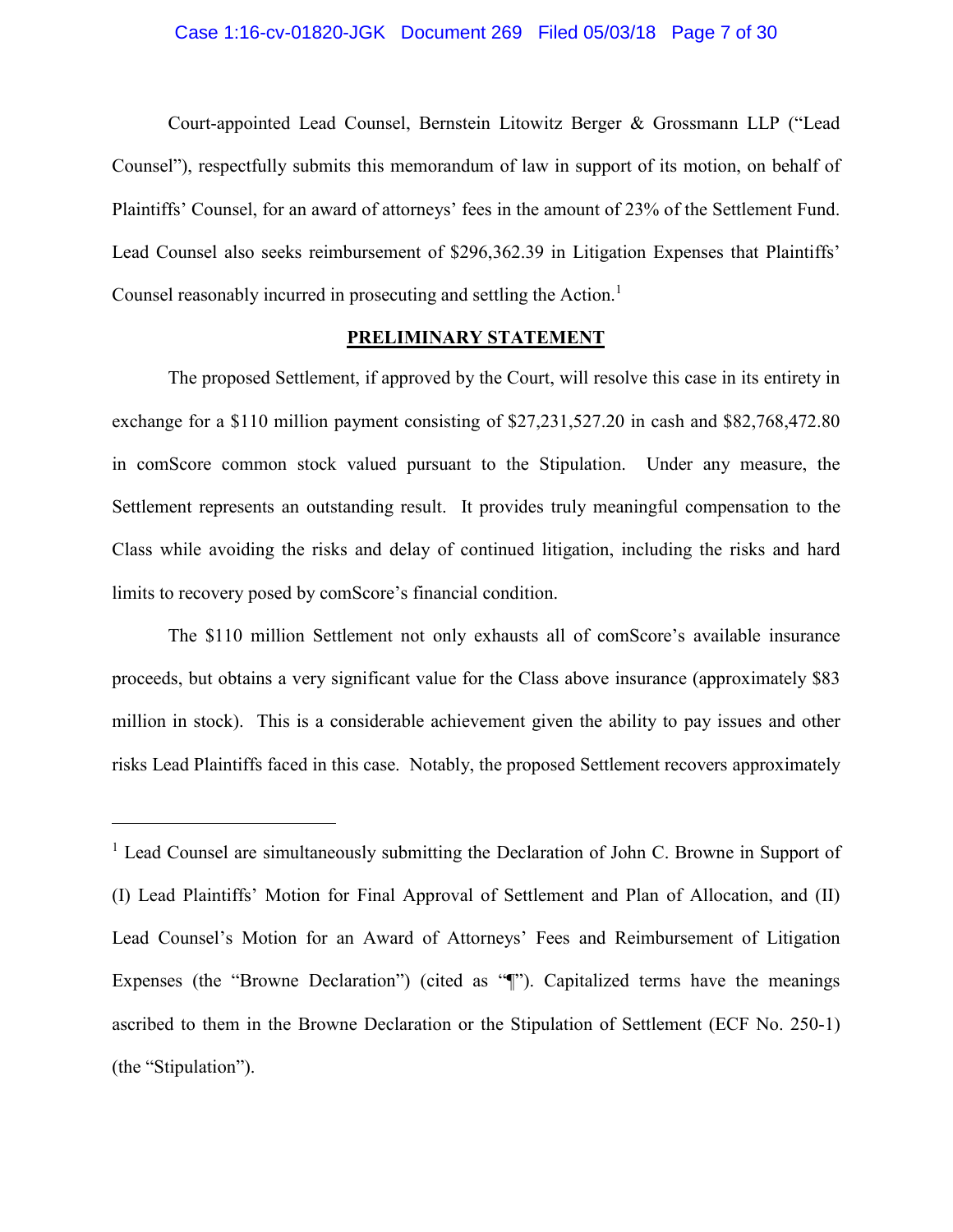#### Case 1:16-cv-01820-JGK Document 269 Filed 05/03/18 Page 8 of 30

24% of the *maximum* Class-wide damages using plaintiff-friendly damages assumptions, and nearly 60% of the damages using more conservative defense-style assumptions.

The benefits of the Settlement are particularly noteworthy when weighed against the risk that the Class might recover less (or nothing) if the Action were litigated through summary judgment, trial, and any appeals. In particular, there is a genuine risk that comScore—a company with a history of net losses that is delisted from NASDAQ and only recently filed current financial statements—would be unable at the conclusion of protracted litigation to fund a judgment in excess of the proposed Settlement. See ¶[144-40.]

The Settlement eliminates this risk, provides a large recovery to the Class, and allows comScore to focus on its business with an eye towards relisting its common stock to the benefit of the Class. Indeed, Lead Counsel specifically negotiated for and obtained a requirement that comScore use "commercially reasonable" efforts to cause its stock to be relisted on a major national exchange. See ¶¶64-67 (highlighting other beneficial settlement terms relating to the stock component of the Settlement Amount).

In addition to the challenging ability to pay issues present in this case, Lead Plaintiffs faced significant risks to proving liability and damages. **1151-59**. While this case is clearly meritorious—and comScore's restatement is strong evidence in support of Lead Plaintiffs' claims—Defendants nonetheless would mount substantial arguments against both liability and damages.

If this case is not resolved, Defendants will argue that Lead Plaintiffs cannot establish scienter—*i.e.*, that Defendants acted with a fraudulent state of mind and not merely negligence. ¶152. Defendants vigorously contend that the restatement does not constitute an admission that any Defendant violated the federal securities laws—indeed, certain Individual Defendants do not

 $\overline{2}$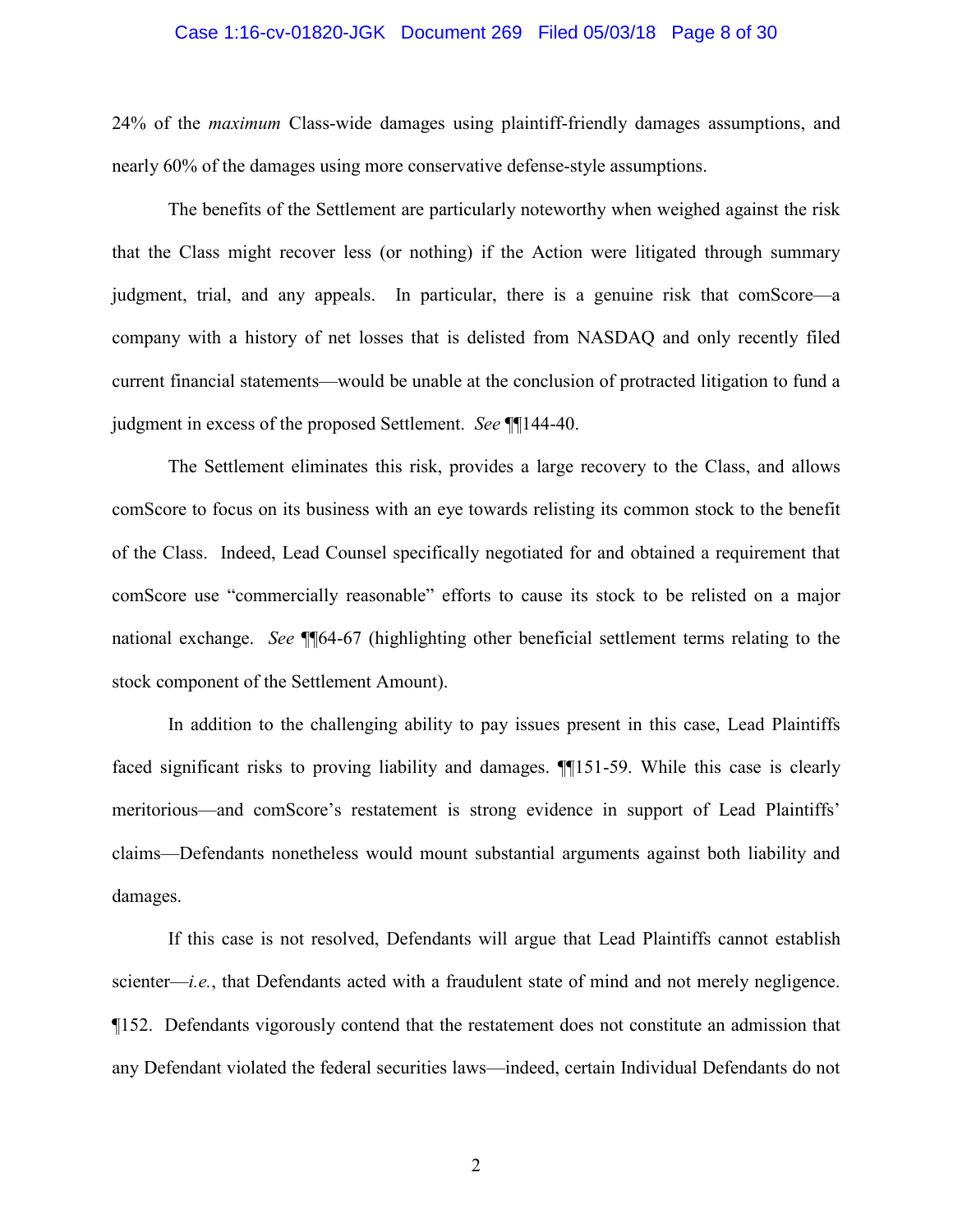### Case 1:16-cv-01820-JGK Document 269 Filed 05/03/18 Page 9 of 30

even concede that the restatement is correct. [153. Defendants would point to the subjective nature of the accounting principles at the core of this case and argue that even if they were mistaken in their application of those principles, they were at all times making good faith judgments without any intent to defraud. These arguments could be persuasive given that the case revolves around revenue recognition practices that almost always require a certain amount of judgment—and particularly so here, given the nonmonetary nature of the transactions in question and the niche consumer data that comScore exchanged with counterparties. [150-57.]

There would be hotly contested disputes over the meaning of terms such as "fair value," "reasonable basis," and "commercial substance." To carry their burden of proof, Lead Plaintiffs would have to muster evidence on complex and technical issues relating to subjective accounting principles and Defendants' state of mind. Defendants would also argue that the subjectivity of the accounting principles may explain why comscore's auditor failed to detect any errors in the Company's financial statements during most of the Class Period. These disputes would involve fundamental disagreements about complicated matters, the resolution of which would require dueling expert and other testimony.

Even if Lead Plaintiffs were successful in establishing liability, they still faced challenges in establishing loss causation and damages. Defendants would argue that much of the decline in comScore's stock price during the Class Period was not attributable to the revelation of the alleged fraud. They would contend that Class members could not recover for any stock price declines that occurred after comScore's February and March 2016 disclosures that the Company could not file financial statements, and that its Audit Committee was investigating "potential accounting matters" it had proactively reported to the SEC. ¶159. Defendants would claim that the market appreciated by no later than March 2016 that comScore's internal investigation could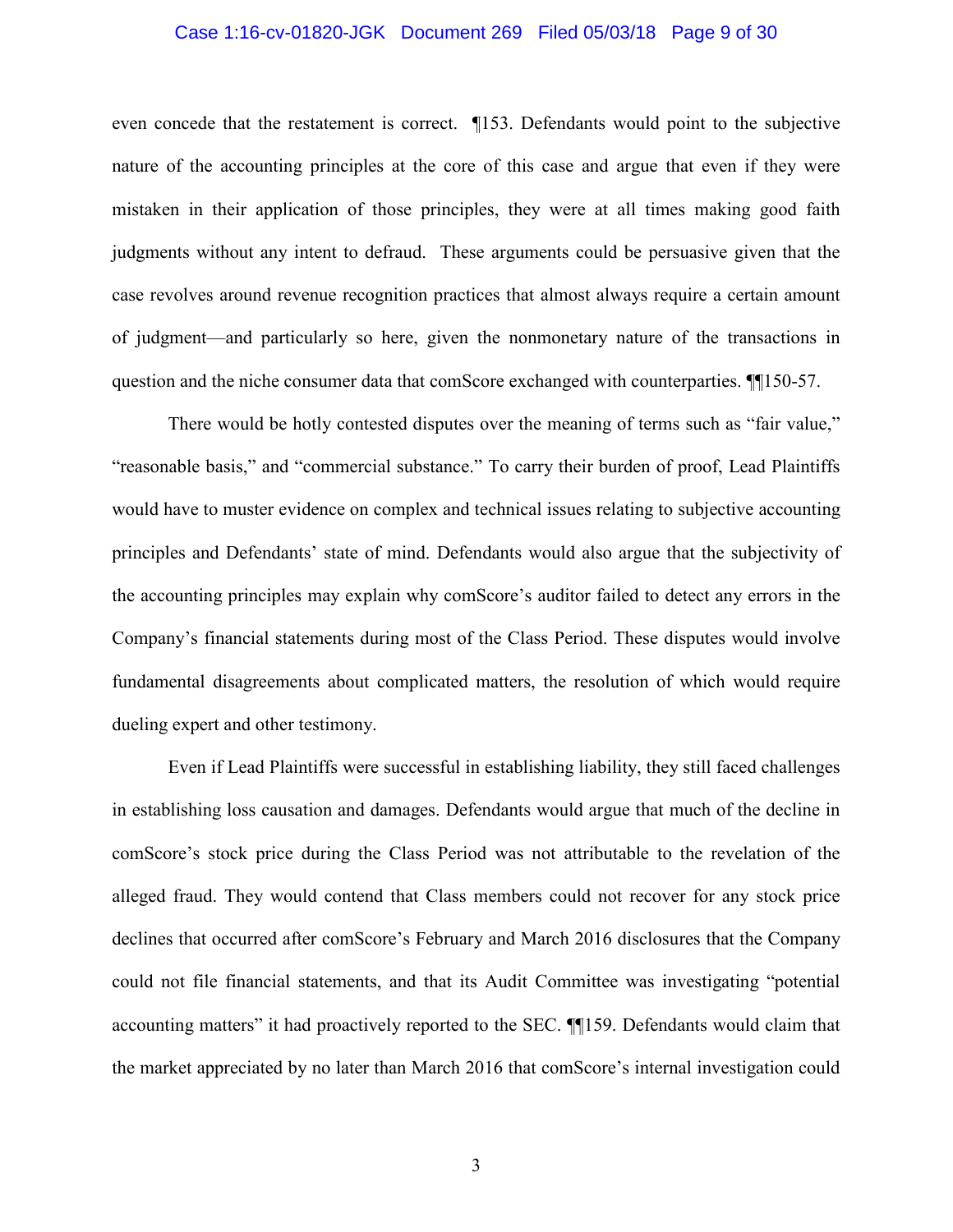### Case 1:16-cv-01820-JGK Document 269 Filed 05/03/18 Page 10 of 30

result in the discovery of misstatements and omissions. Consequently, any stock drops relating to the investigation and occurring after those dates were merely materializations of known risks. While Lead Plaintiffs would have credible responses to this argument, if it were to prevail at summary judgment, in *Daubert* motions, or at trial, it would eliminate a significant portion of the Class's damages.  $\P$ [128-31.

Despite the risks and fully contingent nature of the case, Lead Counsel devoted substantial resources to prosecuting and settling this Action against highly competent opposing counsel. Among other work detailed in the Browne Declaration, Lead Counsel: (i) conducted a comprehensive investigation of the claims and potential claims (¶[30-33); (ii) consulted with multiple experts concerning loss causation, damages, market efficiency, and accounting (1.133, 116-18, 147); (iii) contacted potential witnesses (including 137 former comScore employees) (132); (iv) obtained and reviewed a critical nonpublic audio-recording of certain Individual Defendants communicating with analysts, which became a crucial part of the complaint  $(\P14)$ ; (v) reviewed the voluminous public record, including relevant accounting standards, SEC filings, analyst reports, news articles, and investor calls (132); (vi) drafted two detailed amended complaints, each over 150 pages (¶[37-39); (viii) opposed Defendants' motions to dismiss that included more than 1,100 pages of briefing and exhibits  $(\sqrt{\frac{1}{4}}47-51)$ ; and (ix) successfully participated in oral argument on those motions (¶52).

Lead Counsel also engaged in lengthy and hard-fought settlement negotiations with Defendants, including a formal mediation overseen by an experienced and highly respected mediator, Judge Layn Phillips (ret.). ¶ 57-61. During these negotiations, in addition to arguing the merits, comScore argued that it did not have the resources to pay a substantial settlement above insurance policy limits. Nonetheless, Lead Plaintiffs and Lead Counsel continued to insist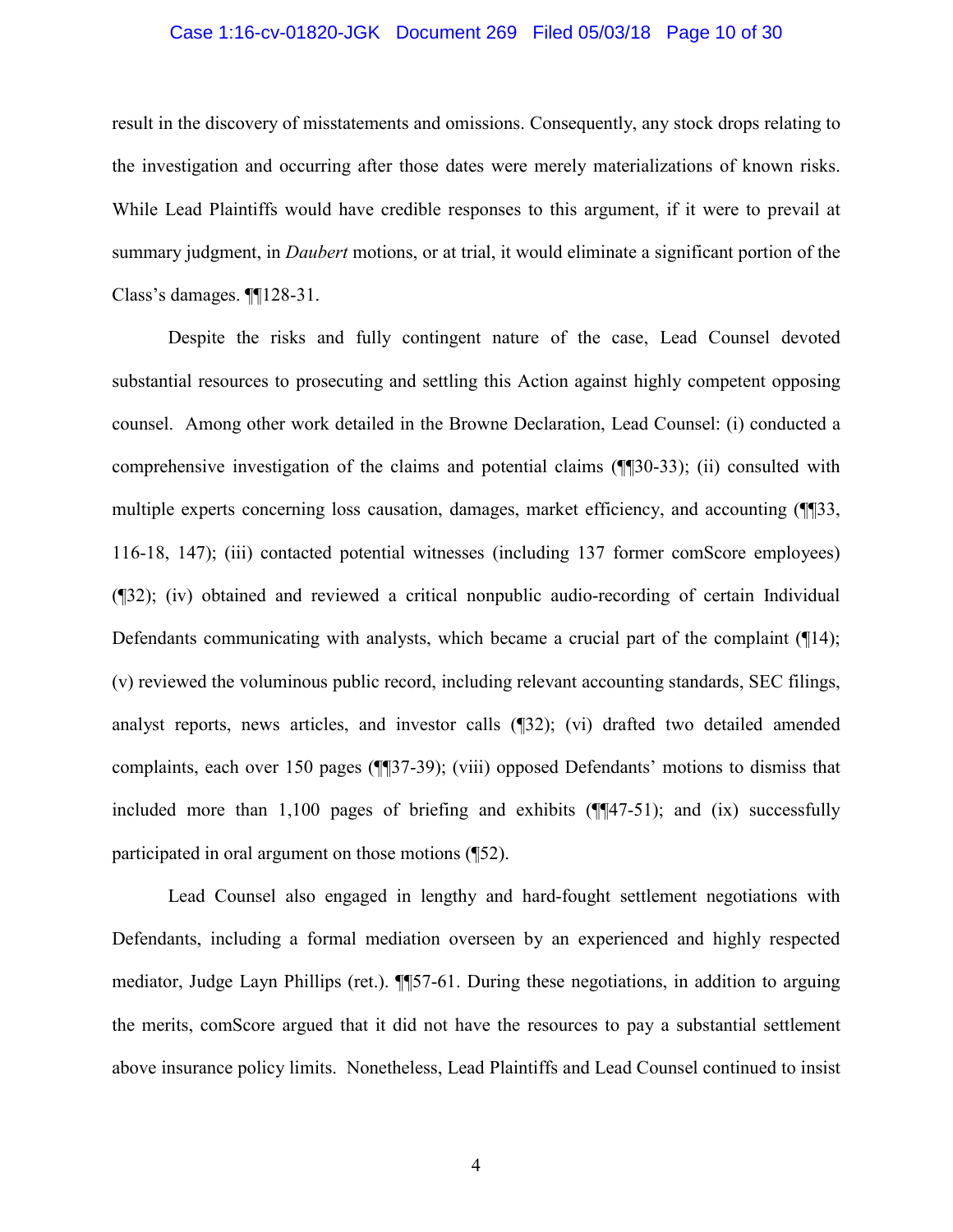### Case 1:16-cv-01820-JGK Document 269 Filed 05/03/18 Page 11 of 30

that they would only accept a settlement that included Due Diligence Discovery, a meaningful stock contribution above insurance, and representations regarding comScore's intent to relist the stock on a national exchange. See ¶ 63-66.

The resultant Settlement negotiated by Lead Counsel is significant and creative. It provides substantial compensation to the Class in a difficult situation where many firms (reasonably) would have viewed available insurance proceeds as the ceiling on recovery. Indeed, as the Court is aware, the insurance-limits settlement in the related In re Rentrak case in Oregon state court released certain of Lead Plaintiffs' claims in this case. This is not in any way a criticism of that settlement—which the Oregon state court rightly rule was fair, reasonable, and adequate—but it does help place in context the outsized result achieved here.  $\P$ [79-80.

In part because this case settled a few months after motions to dismiss were decided, Lead Plaintiffs conducted a significant amount of Due Diligence Discovery in order to ensure that the Settlement was fair and adequate. Lead Counsel took its Due Diligence Discovery obligations seriously, obtaining and reviewing more than 178,000 emails, accounting memoranda, and other documents from comScore, consulting with experts to analyze comScore's financial health and prospects, and conducting multiple interviews of senior comScore executives. See at ¶[92-115. As discussed in more detail below in Section III.A., Lead Counsel conducted this Due Diligence Discovery as efficiently as possible given the volume of material, the short time frame, and the additional disclosures comScore made during the diligence period.  $\P$  $[$ 89, 119-124.

Against this backdrop, Lead Counsel requests a fee of 23% of the Settlement Fund in the same proportion of stock and cash as obtained for the Class (resulting in a lodestar multiple of 1.41), and reimbursement of Plaintiffs' Counsel's expenses in the amount of \$296,362.39. As

5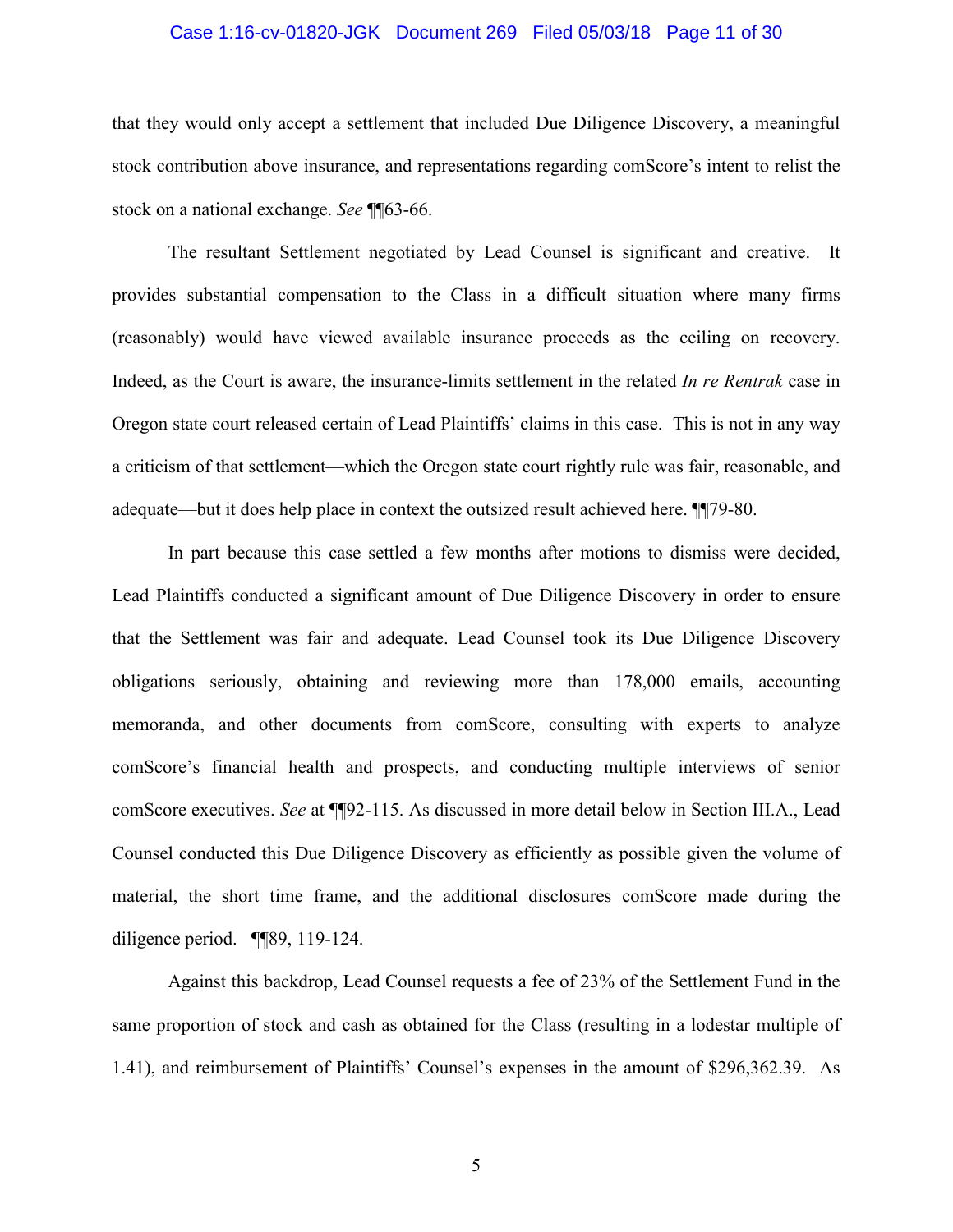# Case 1:16-cv-01820-JGK Document 269 Filed 05/03/18 Page 12 of 30

demonstrated below, the request is squarely within the range of percentage attorneys' fees typically awarded in securities class actions, and is well supported by both case law and the facts of this case. See Section II(A) below.

The reasonableness of the fee request is further confirmed by the fact that it is a reduction from the fees permitted in retainer agreements between Lead Plaintiffs and Lead Counsel that were entered into prior to the outset of the litigation. ¶185. The Lead Plaintiffs in this case are quintessential sophisticated investors of the type favored by the PSLRA. ¶199. Moreover, as disclosed in the Stipulation and the Notice disseminated to the Class, the Settlement releases certain securities claims asserted in Oregon state court in the Nathan Action. The Nathan plaintiff is joining the Class here, and fully endorses the Settlement and Lead Counsel's application for an award of attorneys' fees. [80, Ex. 5D.]

Finally, Lead Counsel wishes to answer the three questions asked by the Court during the January 29, 2018 preliminary approval hearing. See Jan. 29, 2018 Hr'g Tr. 5-9. As set forth below and in Section IV of the Browne Declaration: (1) Lead Counsel estimates that the Settlement will result in a recovery for the Class of anywhere from 24% of the total Class-wide damages (using plaintiff-friendly assumptions) to approximately 60% (using a more conservative defense-friendly estimate)  $(\text{M128-33})$ ; (2) the percentage of Plaintiffs' Counsel's lodestar that was devoted to Due Diligence Discovery is 80%—in other words, Plaintiffs' Counsel have a total lodestar of \$17,959,973.75 and \$14,440,741.25 of that amount was devoted to Due Diligence Discovery while \$3,519,232.50 was devoted to other matters  $(\frac{134}{3})$ ; and (3) a chart of all securities class action fee awards by this Court in the past ten years is set forth below and at ¶135 of the Browne Declaration.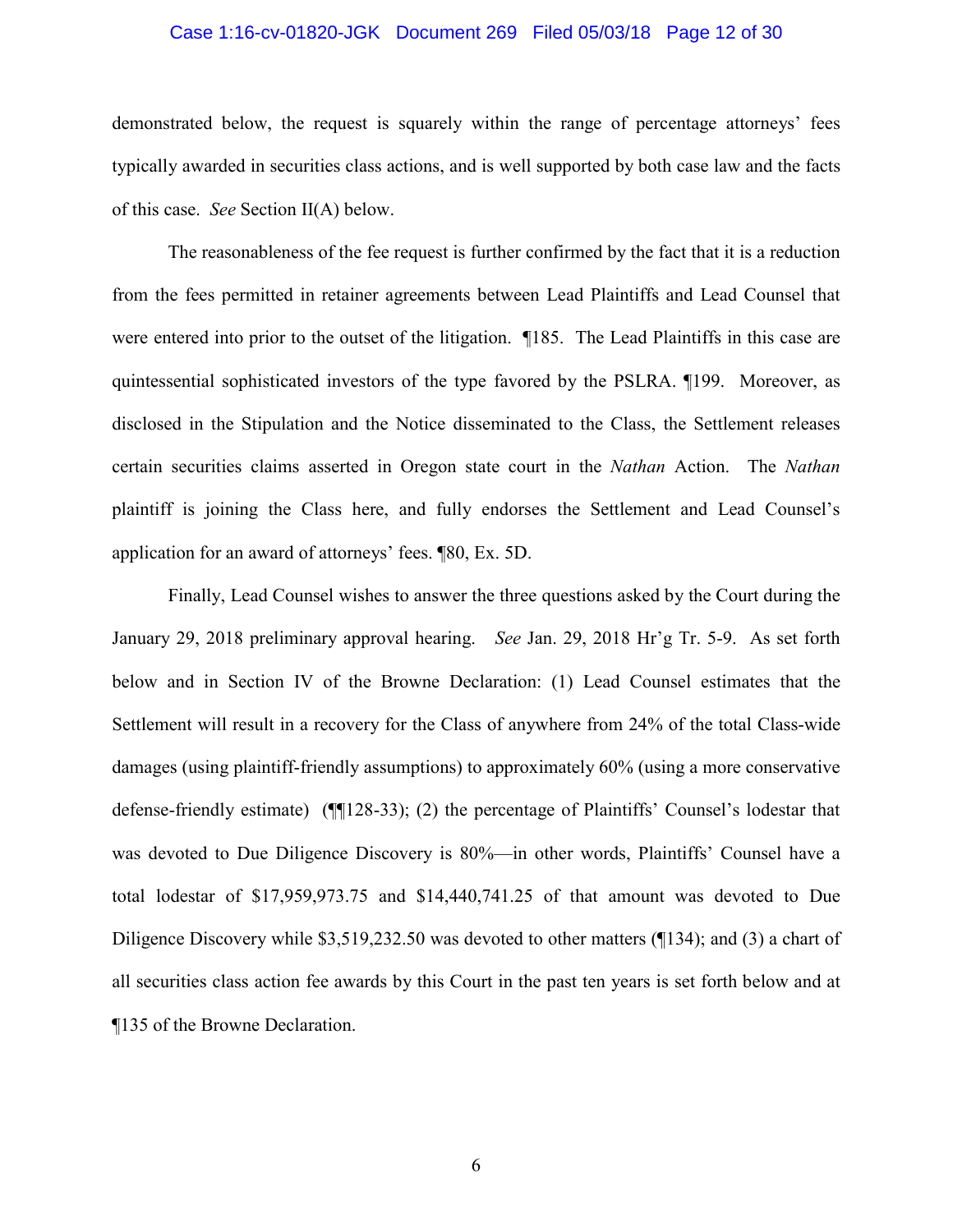Case 1:16-cv-01820-JGK Document 269 Filed 05/03/18 Page 13 of 30

For the foregoing reasons, Lead Counsel respectfully submits that Lead Counsel's efforts and the results achieved in this Action justifies the requested fees and expenses.

### **ARGUMENT**

#### THE REQUESTED FEE IS REASONABLE AND SHOULD BE APPROVED I.

The Supreme Court has emphasized that private securities actions are "an essential supplement to criminal prosecutions and [SEC] civil enforcement actions." Tellabs, Inc. v. Makor Issues & Rights, Ltd., 551 U.S. 308, 313 (2007); accord Bateman Eichler, Hill Richards, Inc. v. Berner, 472 U.S. 299, 310 (1985) (private securities actions provide "a most effective weapon in the enforcement of the securities laws and are a necessary supplement to [SEC] action")). Compensating counsel for bringing these actions is essential because "[s]uch actions could not be sustained if plaintiffs' counsel were not to receive remuneration from the settlement fund for their efforts on behalf of the class." Hicks v. Morgan Stanley, 2005 WL 2757792, at \*9 (S.D.N.Y. Oct. 24, 2005).

#### $\mathbf{A}$ . The Requested Attorneys' Fees Are Reasonable As A Percentage Of The **Common Fund**

Lead Counsel respectfully submits that the Court should award a fee based on a percentage of the common fund obtained. The Second Circuit has approved the percentage method, recognizing that it "directly aligns the interests of the class and its counsel and provides a powerful incentive for the efficient prosecution and early resolution of litigation." Wal-Mart Stores, Inc. v. Visa U.S.A. Inc., 396 F.3d 96, 121 (2d Cir. 2005) (emphasis added); see also, e.g., Goldberger v. Integrated Resources, Inc., 209 F.3d 43, 48-50 (2d Cir. 2000) (either percentage of fund method or lodestar method may be used to determine fees, but "lodestar method proved vexing" and results in "inevitable waste of judicial resources"); Savoie v. Merchs. Bank, 166 F.3d 456, 460 (2d Cir. 1999) ("percentage-of-the-fund method has been deemed a solution to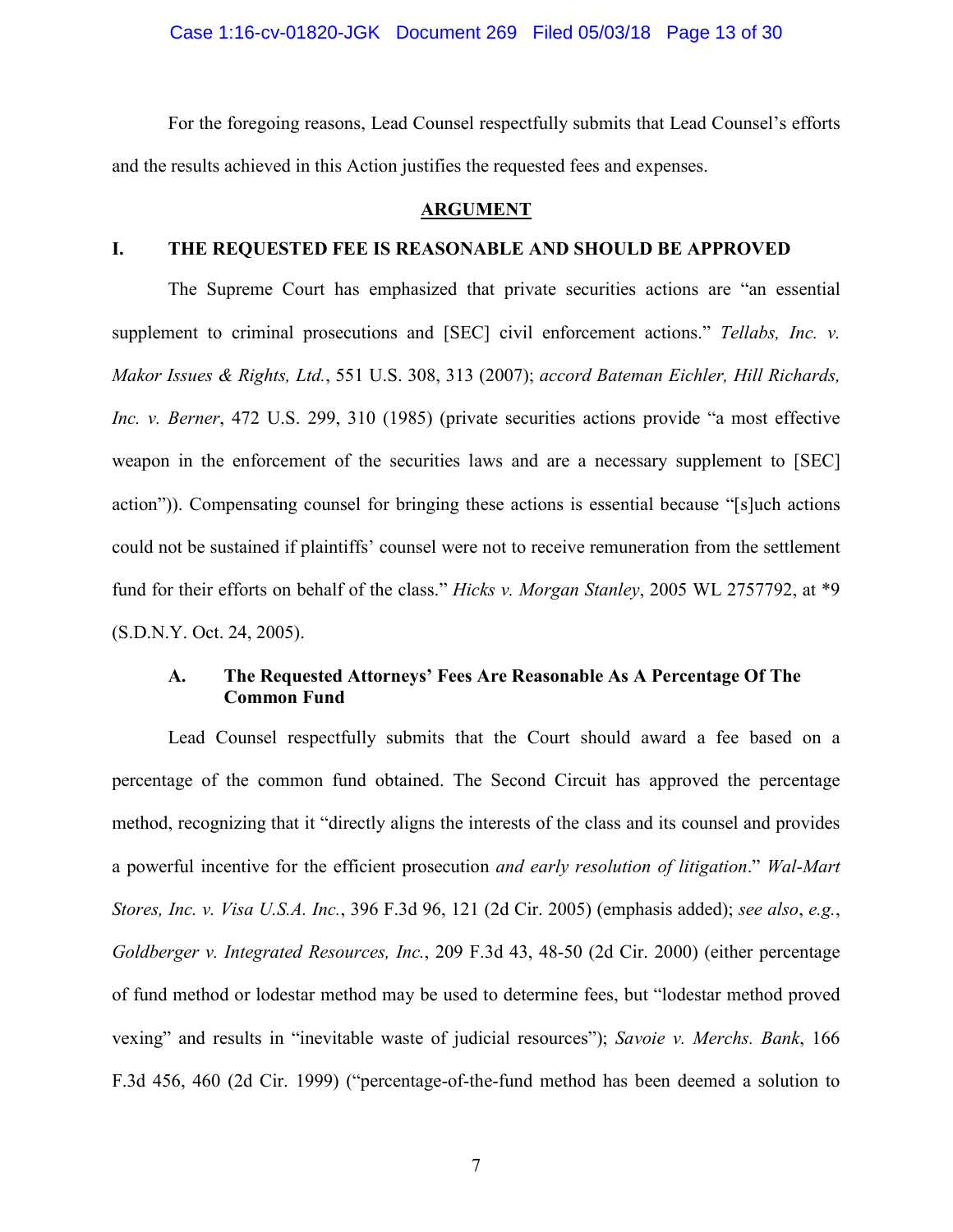certain problems that may arise when the lodestar method is used in common fund cases"); In re

Marsh ERISA Litig., 265 F.R.D. 128, 146 (S.D.N.Y. 2010).

As the Second Circuit has noted the "trend in this Circuit is toward the percentage method."  $Id$ .

#### THE REQUESTED ATTORNEYS' FEES ARE REASONABLE **II.** UNDER EITHER THE PERCENTAGE-OF-THE-FUND METHOD **OR THE LODESTAR METHOD**

Here, the requested fee award—23% of the Settlement Amount and a lodestar multiplier of 1.41—is well supported under both the "percentage" and "lodestar" methods.

#### The Requested Attorneys' Fees Are  $\mathbf{A}$ . Reasonable Under the Percentage-of-the-Fund Method

The 23% fee requested by Lead Counsel represents a discount from the 25% authorized by its retainer agreements with Lead Plaintiffs and is well within the range of percentage fees awarded in the Second Circuit in similar actions achieving significant recoveries. 183, 185, See, e.g., In re Salix Pharmaceuticals, Ltd., 2017 WL 3579892, at \*7-\*8 (S.D.N.Y. Aug. 18, 2017) (21.24% of \$210 million settlement fund); *In re Pfizer Inc. Sec. Litig.*, No. 04-cv-09866 (LTS) (HBP), slip op. at 2 (S.D.N.Y. Dec. 21, 2016), ECF No. 727 (28% of \$486 million settlement) (Ex. 16); NECA-IBEW Health & Welfare Fund v. Goldman Sachs & Co., 2016 WL 3369534, at \*1 (S.D.N.Y. May 2, 2016) (21% of \$272 million settlement); In re JPMorgan Chase & Co. Sec. Litig., No. 1:12-cv-03852-GBD, slip op. at 2 (S.D.N.Y. May 10, 2016), ECF No. 211 (21% of \$150 million settlement) (Ex. 17); N.J. Carpenters Health Fund v. DLJ Mortgage Capital, Inc., No. 08-cv-5653-PAC, slip op. at 2-3 (S.D.N.Y. May 10, 2016), ECF No. 277 (28% of \$110 million settlement) (Ex. 18); In re Bank of New York Mellon Corp. Forex. Trans. Litig., 148 F. Supp. 3d 303, 304, 309 (S.D.N.Y. Dec. 4, 2015) (25% of \$180 million settlement); *Bd. of*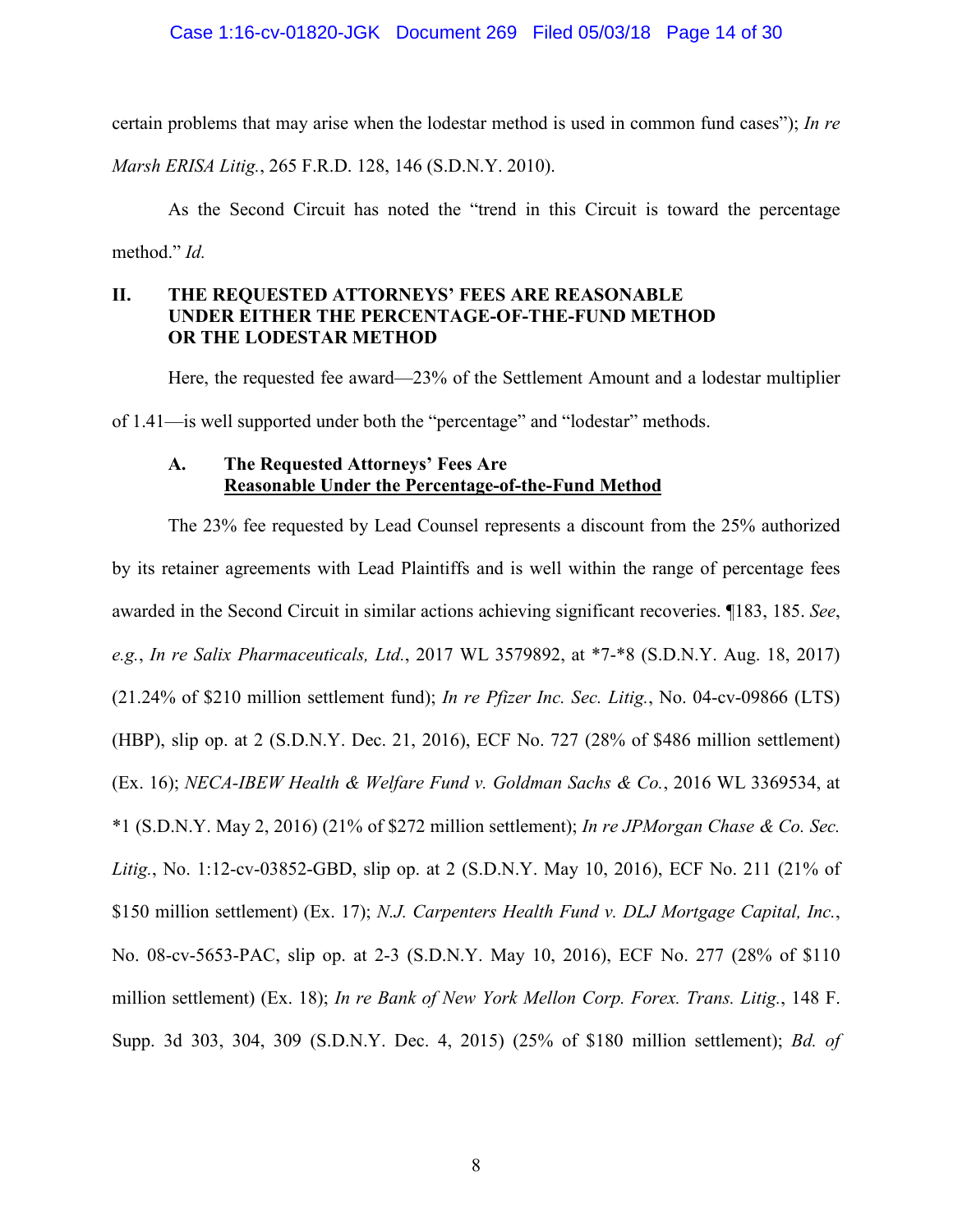Trustees of AFTRA Ret. Fund v. JPMorgan Chase Bank, Inc., 2012 WL 2064907, at \*1-\*2 (S.D.N.Y. June 7, 2012) (25% of \$150 million settlement).

The requested fee is also consistent with awards by this Court over the previous decade. As requested by the Court during the Preliminary Approval Hearing (see Jan. 29, 2018 Hr'g Tr. at 9:4-19), the following chart represents the fee awards in securities class actions that this Court has granted in the last ten years (see  $\P$ [135-36):

| Case                                                                                                                                       | <b>Settlement</b><br>Amount | Lodestar       | <b>Fee Amount</b><br>Awarded | Lodestar<br><b>Multiplier</b> | Percentage<br><b>Fee Award</b> |
|--------------------------------------------------------------------------------------------------------------------------------------------|-----------------------------|----------------|------------------------------|-------------------------------|--------------------------------|
| Ellenburg III v. JA Solar<br>Holdings Co., Ltd., No. 08<br>Civ. 10475, ECF Nos. 80,<br>88 (June 30, 2011), Ex. 7                           | \$4,500,000                 | \$491,723.50   | \$1,035,000                  | 2.10                          | 23%                            |
| Katz v. Image Innovations<br>Holdings, Inc., No. 06-CV-<br>03707, ECF Nos. 253, 255<br>(Sept. 29, 2011), Ex. 8                             | \$400,000                   | \$1,291,328.75 | \$100,000                    | 0.077                         | 25%                            |
| City of Roseville<br>Employees' Ret. Sys. v.<br>EnergySolutions, Inc., No.<br>1:09-cv-08633, ECF Nos.<br>99, 112 (Mar. 14, 2013),<br>Ex. 9 | \$26,000,000                | \$2,208,520.75 | \$6,500,000                  | 2.94                          | 25%                            |
| In re New Oriental Educ. &<br>Tech. Group Sec. Litig., No.<br>12-cv-05724, ECF No. 97<br>(Nov. 17, 2014), Ex. 10                           | \$4,500,000                 | \$860,260      | \$877,500                    | 1.02                          | 19.5%                          |
| Tardio v. New Oriental<br>Educ. & Tech. Group, Inc.,<br>No. 12-cv-06619, ECF No.<br>42 (Nov. 17, 2014), Ex. 11                             | \$250,000                   | \$210,432.50   | \$48,750                     | 0.23                          | 19.5%                          |
| Plumbers & Pipefitters<br>Nat'l Pension Fund v.<br>Orthofix Int'l N.V., No.<br>1:13-cv-5696, ECF No. 132<br>(Apr. 29, 2016), Ex. 12        | \$11,000,000                | \$3,252,076.25 | \$3,025,000                  | 0.93                          | 27.5%                          |
| In re Penn West Petroleum<br>Ltd. Sec. Litig., No. 14-cv-<br>6046, ECF No. 144 (June<br>28, 2016), Ex. 13                                  | \$19,759,282                | \$2,546,427.50 | \$3,951,856.40               | 1.55                          | 20%                            |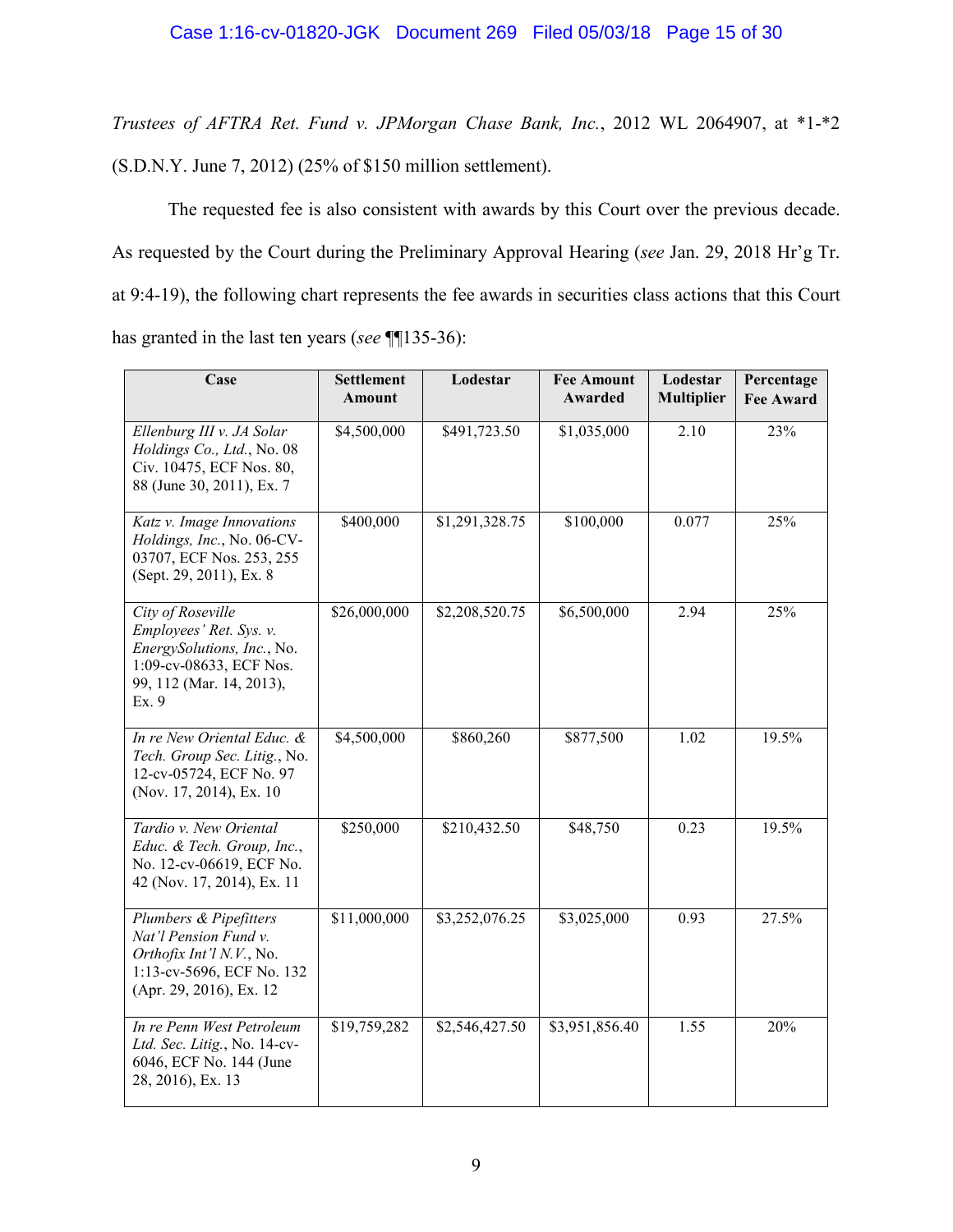| Case                                                                                                                                           | <b>Settlement</b><br>Amount | Lodestar        | <b>Fee Amount</b><br>Awarded | Lodestar<br><b>Multiplier</b> | Percentage<br><b>Fee Award</b> |
|------------------------------------------------------------------------------------------------------------------------------------------------|-----------------------------|-----------------|------------------------------|-------------------------------|--------------------------------|
| Birmingham Ret. and Relief<br>Sys. v. S.A.C. Capital<br><i>Advisors, L.P.</i> , No. 13 Civ.<br>2459, ECF Nos. 68, 80<br>(Oct. 3, 2016), Ex. 14 | \$10,000,000                | \$4,430,286     | \$3,000,000                  | 0.68                          | 30%                            |
| Kaplan v. S.A.C. Capital<br><i>Advisors, L.P.</i> , No. 12 Civ.<br>9350, ECF Nos. 374, 375,<br>388 (May 12, 2017), Ex. 15                      | \$135,000,000               | \$20,688,558.50 | \$27,000,000                 | 1.30                          | 20%                            |
| Average:                                                                                                                                       |                             |                 |                              | 1.203                         | 23%                            |

The percentage fee requested here is within the range of fees—from  $19.5\%$  to  $30\%$ —this Court has awarded in these actions, and in fact is the precise average percentage the Court has awarded across its securities class actions in the past decade.

#### **B.** The Requested Attorneys' Fees Are Reasonable Under the Lodestar Method

To ensure the reasonableness of a fee awarded under the percentage-of-the-fund method, the Second Circuit encourages district courts to cross-check the proposed award against counsel's lodestar. See Goldberger, 209 F.3d at 50.

Here, Plaintiffs' Counsel spent a total of 44,278.85 hours of attorney and other professional support time prosecuting the Action. ¶190. Plaintiffs' Counsel's lodestar, derived by multiplying the hours spent by each attorney and paraprofessional by their hourly rates, is \$17,959,973.75. The requested fee of 23% of the Settlement Amount (in the same proportion of stock and cash as the Class), therefore represents a multiplier of 1.41 of the total lodestar.

In similar cases, fees representing multiples *above* the lodestar are regularly awarded to reflect the contingency fee risk and other relevant factors. See In re FLAG Telecom, 2010 WL 4537550, at \*26 (S.D.N.Y. Nov. 8, 2010) ("[A] positive multiplier is typically applied to the lodestar in recognition of the risk of the litigation, the complexity of the issues, the contingent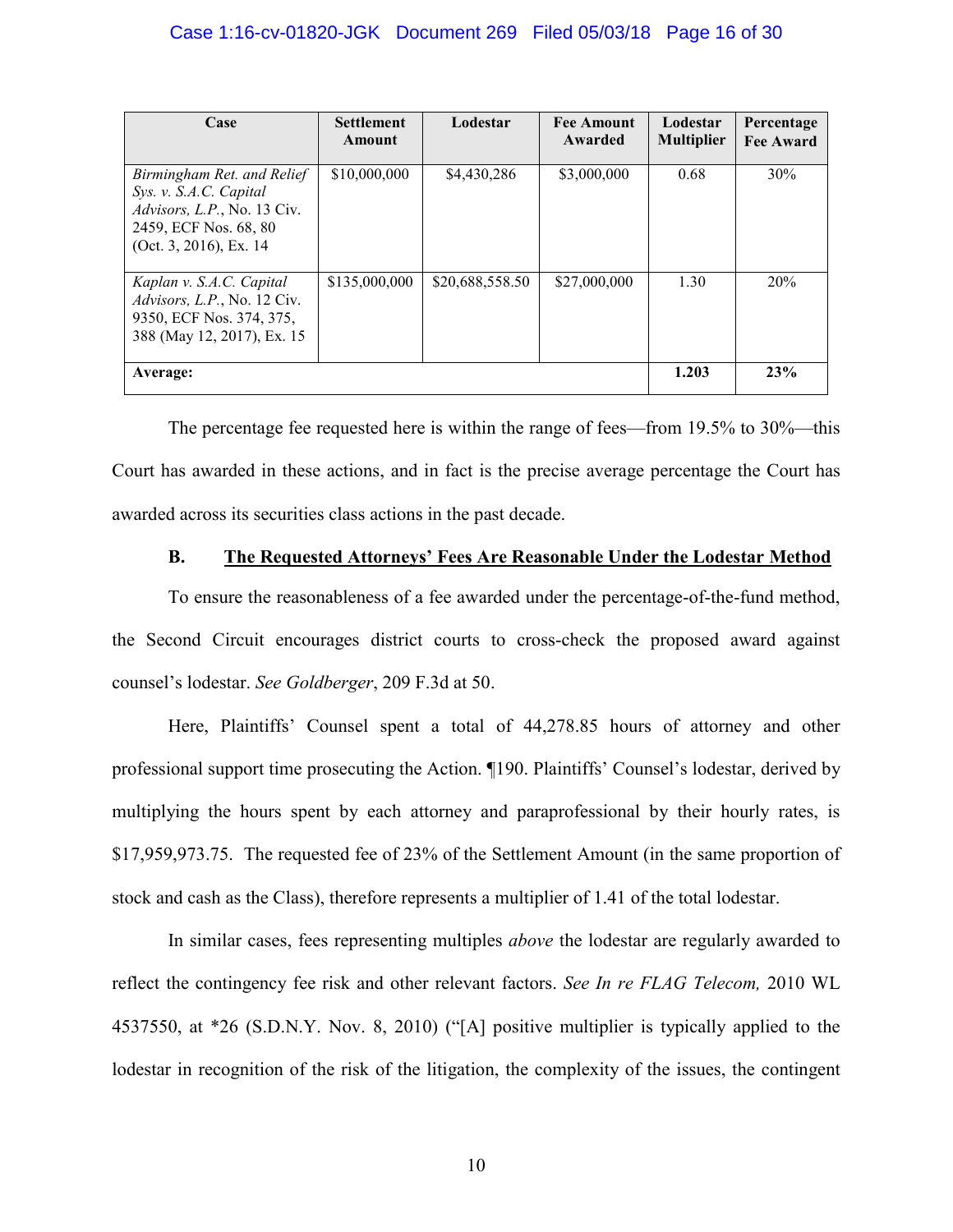# Case 1:16-cv-01820-JGK Document 269 Filed 05/03/18 Page 17 of 30

nature of the engagement, the skill of the attorneys, and other factors[.]"); Comverse, 2010 WL 2653354, at \*5 ("Where, as here, counsel has litigated a complex case under a contingency fee arrangement, they are entitled to a fee in excess of the lodestar[.]").

Indeed, in complex contingent litigation, lodestar multipliers between 2 and 5 are commonly awarded. See, e.g., Wal-Mart, 396 F.3d at 123 (upholding multiplier of 3.5 as reasonable); *NECA-IBEW*, 2016 WL 3369534, at \*1 (awarding 21% fee on \$272 million settlement; a 3.9 multiplier); *In re Deutsche Telekom*, 2005 WL 7984326, at \*4 (S.D.N.Y. June 14, 2005) (awarding 25% of \$120 million settlement; a 3.96 multiplier); Cornwell v. Credit Suisse Grp., No. 08-cv-03758 (VM), slip op. at 4 (S.D.N.Y. July 18, 2011), ECF No. 117 (awarding fee equal to a 4.7 multiplier) (attached hereto as Ex. 19); *Maley v. Del Global Techs.* Corp., 186 F. Supp. 2d 358, 369 (S.D.N.Y. 2002) (awarding fee equal to a 4.65 multiplier, "well within the range awarded by courts in this Circuit"); *In re AremisSoft*, 210 F.R.D. 109, 135 (D.N.J. 2002) (awarding 28% of gross recovery of \$194 million settlement; a 4.3 multiplier); In re Rite Aid Corp. Sec. Litig., 362 F. Supp. 2d at 537, 589-90 (E.D. Pa. 2005) (awarding 25% of \$126.6 million settlement; a 6.96 multiplier); In re Xcel Energy, Inc. Sec., Derivative & ERISA Litig., 364 F. Supp. 2d 980, 999 (D. Minn. 2005) (awarding fee equal to a 4.7 multiplier).

The requested 1.41 multiplier in this Action is well within the range of multipliers that courts, including this Court, commonly award in securities class actions. For example, in the past ten years this Court has awarded an average multiplier of 1.5 in securities class actions that have settled for more than \$1 million. See supra. While a meaningful portion of Plaintiffs' Counsel's lodestar resulted from Due Diligence Discovery, as set forth in more detail in the Browne Declaration and below, the Due Diligence Discovery performed here was a critical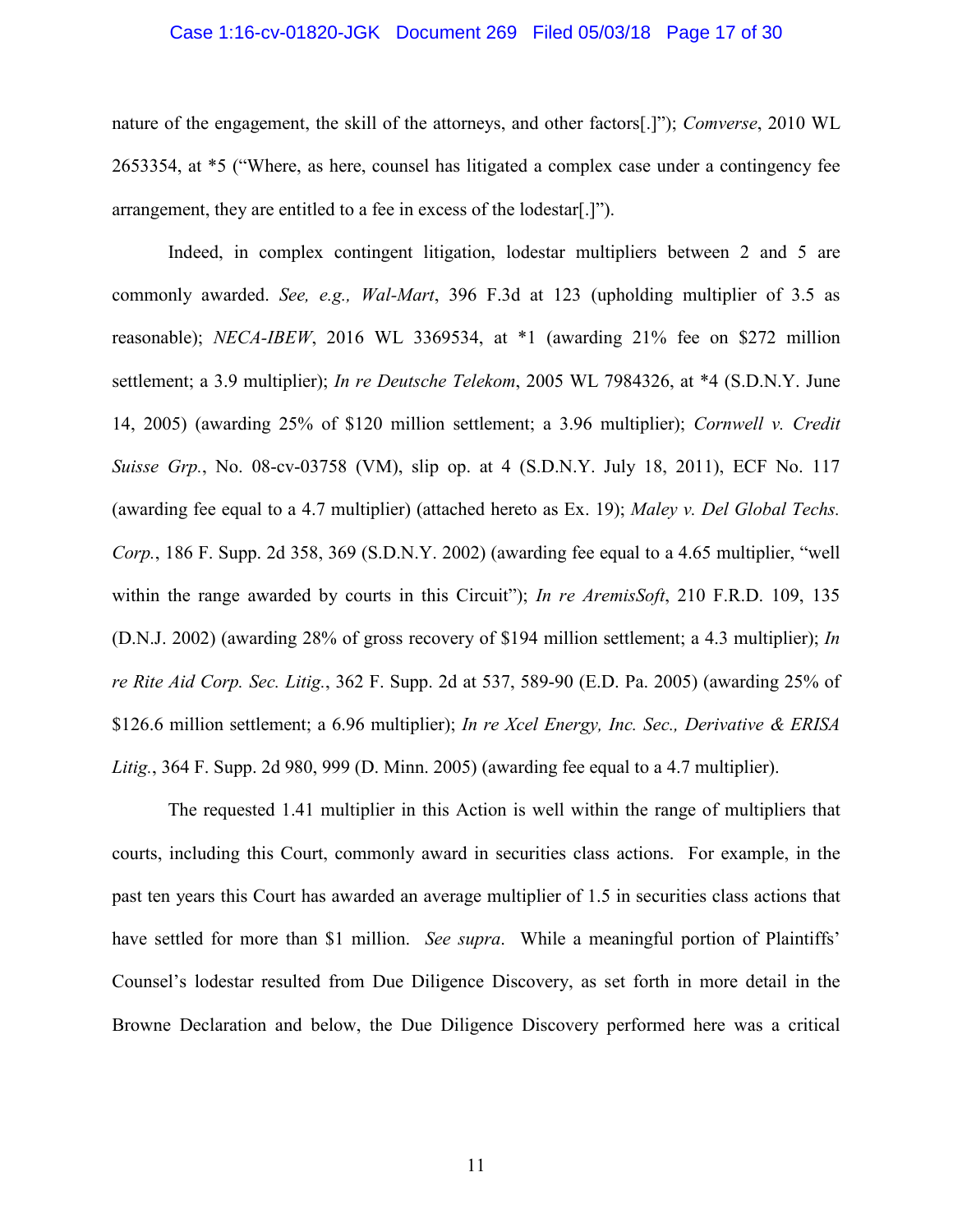### Case 1:16-cv-01820-JGK Document 269 Filed 05/03/18 Page 18 of 30

component of the Settlement and was performed competently and efficiently by Lead Counsel. See ¶81-125; Section III.A, infra.

Moreover, the lodestar is based on Plaintiffs' Counsel's hourly rates as reflected in the community for similar services by attorneys of reasonably comparable skill, experience and reputation. Plaintiffs' Counsel's rates range from \$675 to \$1,250 for partners and counsel, \$375 to \$650 for associates, and \$255 to \$520 for professional support staff, with an overall blended hourly rate of approximately \$406.<sup>2</sup> The rates for the attorneys who primarily conducted document analysis ranged from \$340 to \$395, with an overall blended hourly rate of approximately \$367.

These are fair and reasonable market rates for complex litigations. See In re Platinum  $\&$ Palladium Commodities Litig., 2015 WL 4560206, at \*3-\*4 (S.D.N.Y. July 7, 2015) (hourly rates ranging from \$250 to \$950 as reasonable); In re IndyMac Mortg.-Backed Sec. Litig., 94 F. Supp. 3d 517, 528 (S.D.N.Y. 2015) (awarding fee that "result[ed] in a blended hourly rate of \$514.29"). They also compare favorably with the rates charged by comScore's primary defense counsel in this action, which range from \$650 up to \$1,300 for partners and from \$510 to \$965 for associates, with staff attorney rate being at \$475 per hour.<sup>3</sup>

 $2$  The partner who billed \$1,250 per hour is Lead Counsel's founding partner, Max Berger, who has more than 40 years of experience in securities class actions. His modest 80 hours of time related directly to the mediation and negotiations that made possible the settlement.

<sup>&</sup>lt;sup>3</sup> This information was obtained from sworn fee applications submitted in 2017 in several bankruptcy matters in this district.  $\P$ 191 n.11.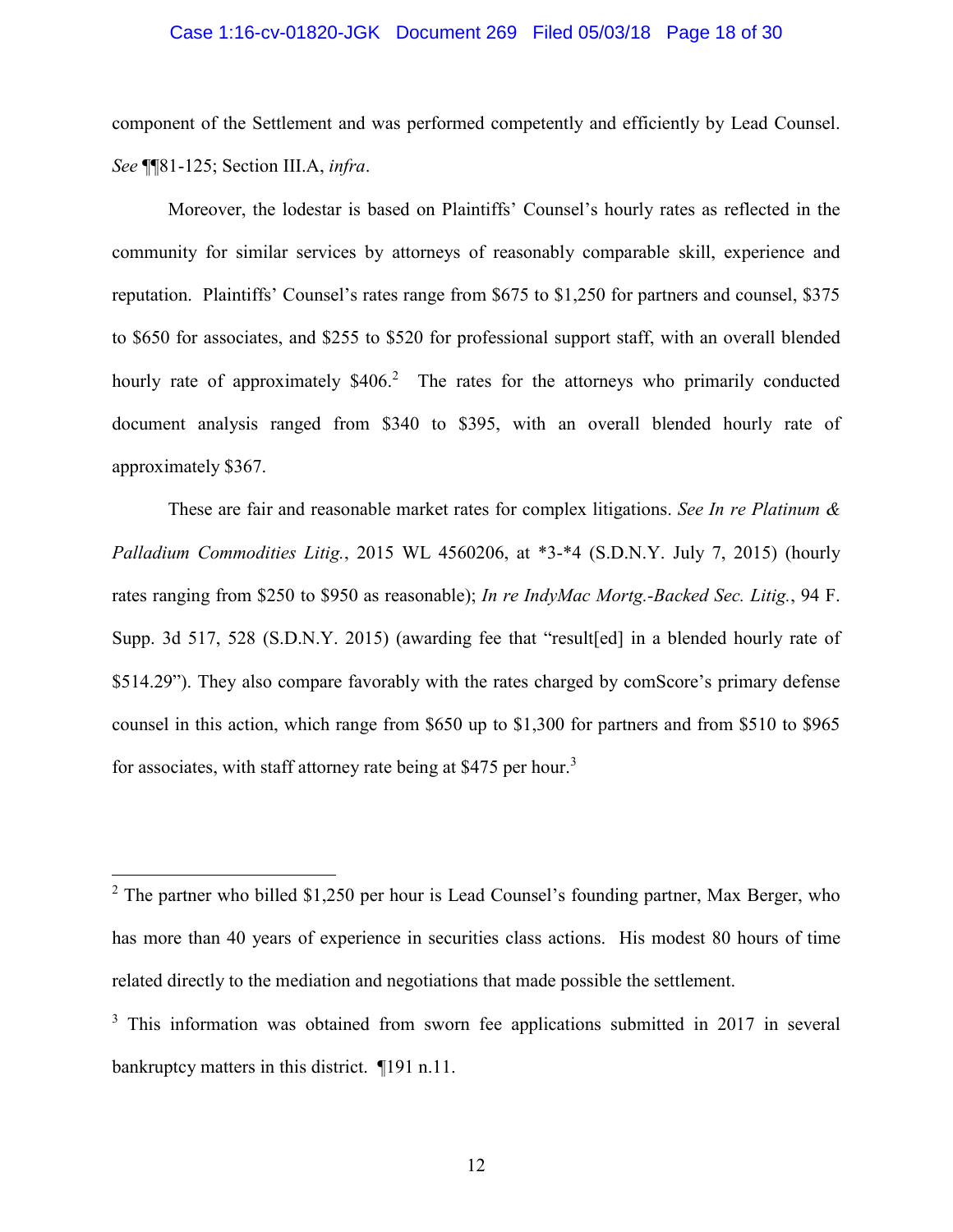In sum, Lead Counsel's requested fee award is easily within the range of what courts in

this Circuit and beyond regularly award in comparable class actions, whether calculated as a

percentage of the fund or in relation to Plaintiffs' Counsel's lodestar.

#### III. THE REOUESTED FEE IS FAIR AND REASONABLE

The Second Circuit has set forth the following criteria that courts should consider when

reviewing a request for attorneys' fees in a common fund case:

 $(1)$  the time and labor expended by counsel; (2) the magnitude and complexities of the litigation; (3) the risk of the litigation; (4) the quality of representation; (5) the requested fee in relation to the settlement; and (6) public policy considerations.

Goldberger, 209 F.3d at 50. These factors and the analyses above demonstrate that Lead

Counsel's requested fee is reasonable.

#### $\mathbf{A}$ . The Time and Labor Expended Support the Requested Fee

Plaintiffs' Counsel expended substantial time and labor prosecuting this Action and

achieving the Settlement. As set forth in greater detail in the Browne Declaration, Lead Counsel,

among other things:

- conducted a comprehensive investigation of the claims and potential claims against  $\bullet$ comScore and Defendants, including consulting with multiple highly-regarded experts, interviewing potential witnesses (including 137 former comScore employees), obtaining and reviewing a nonpublic audio-recording of certain Individual Defendants communicating with analysts, and poring through the voluminous public record  $(\P\P14, 30-36)$ ;
- researched and drafted two detailed amended complaints, each of which consisted of  $\bullet$ over 160 pages and incorporated expert analysis on accounting standards, material from SEC filings, news articles, research reports by securities analysts, and transcripts of comScore's investor calls (¶[30-41);
- successfully opposed Defendants' motions to dismiss which consisted of more than  $\bullet$ 1,100 pages of briefing and exhibits, and filing over 90 pages of opposition briefing responding to Defendants' arguments (¶[47-51);
- conducted extensive Due Diligence Discovery, which included the review and  $\bullet$ analysis of more than 178,000 documents produced by comScore and an expert-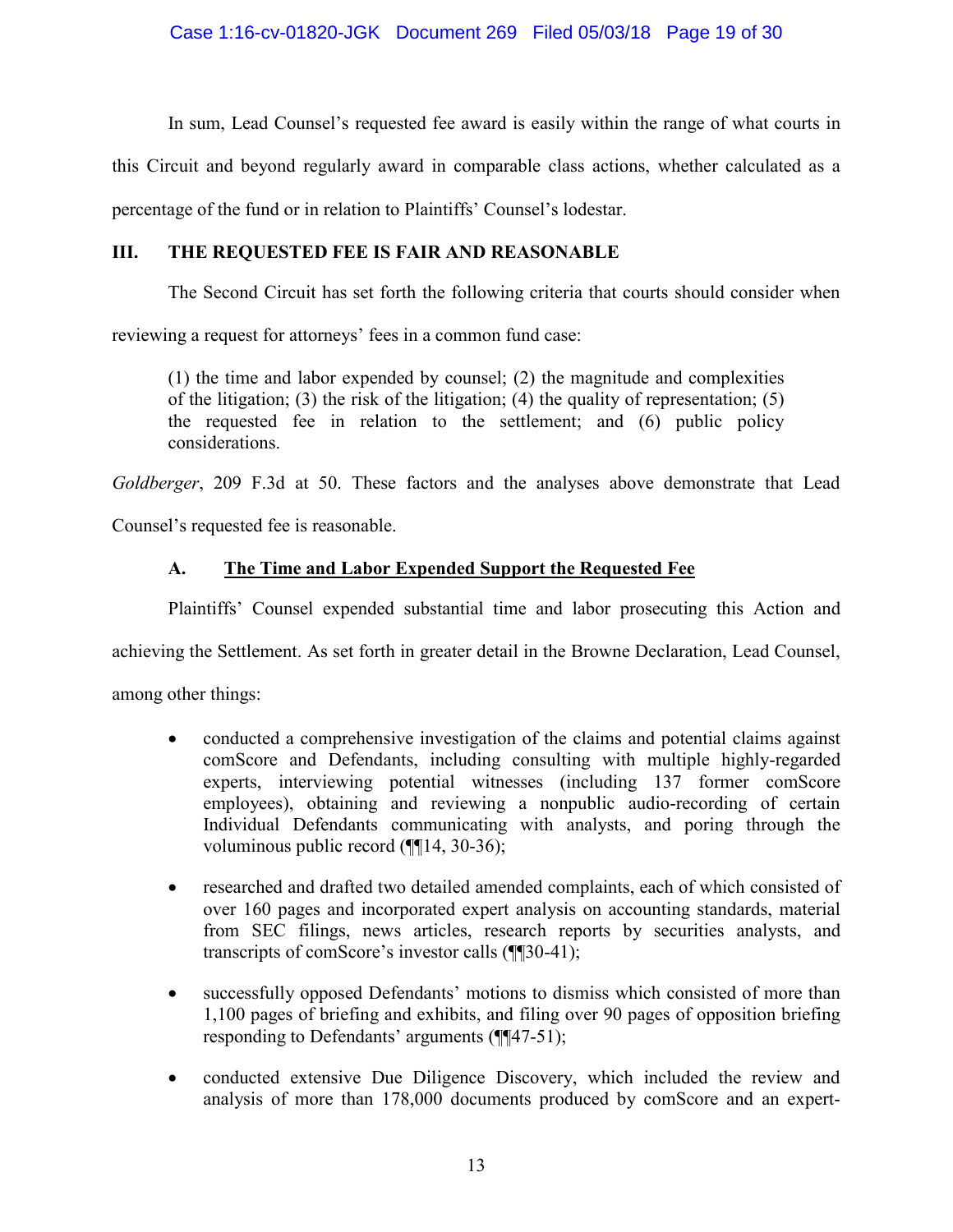### Case 1:16-cv-01820-JGK Document 269 Filed 05/03/18 Page 20 of 30

guided review of dozens of internal comScore reports concerning its financial position; consultation with retained experts; and interviews of or meetings with current and former comScore senior executives, employees, and consultants (¶¶92- $124$ ; and

engaged in extensive settlement negotiations with Defendants' Counsel (¶\[57-68).

As noted above, Plaintiffs' Counsel expended more than 44,200 hours prosecuting this Action with a lodestar value of over \$17,900,000. ¶190. Lead Counsel staffed the matter efficiently and avoided unnecessary duplication of effort. ¶123, 192.

While the Due Diligence Discovery conducted here represents a substantial percentage of Plaintiffs' Counsel's lodestar, Lead Counsel respectfully submits that it was necessary and important to the Settlement in these circumstances. It allowed Lead Plaintiffs to fully evaluate the merits of the Settlement, confirm ability to pay issues (given comScore's lack of public financial disclosures), and evaluate the reasonableness of the Settlement as the Company made frequent material disclosures regarding the Audit Committee investigation, senior executives' resignations, and comScore's financial condition.<sup>4</sup> ¶¶84-91. Lead Plaintiffs had the unfettered right to terminate the settlement if the Due Diligence Discovery revealed that the Settlement was not fair and adequate. 181.

As the Browne Declaration details, Lead Counsel took its Due Diligence obligation seriously. The process was often adversarial, and Lead Counsel aggressively pushed for and obtained the information necessary to evaluate the Settlement. [[[93-94. Lead Counsel obtained,

<sup>&</sup>lt;sup>4</sup> There were at least fourteen material disclosures by comScore after the Second Amended Complaint was filed, with ten occurring *after* the parties agreed in principle to settle. Due Diligence Discovery was necessary to review the facts surrounding these disclosures and ensure that the Settlement remained fair and reasonable. **[189-91.**]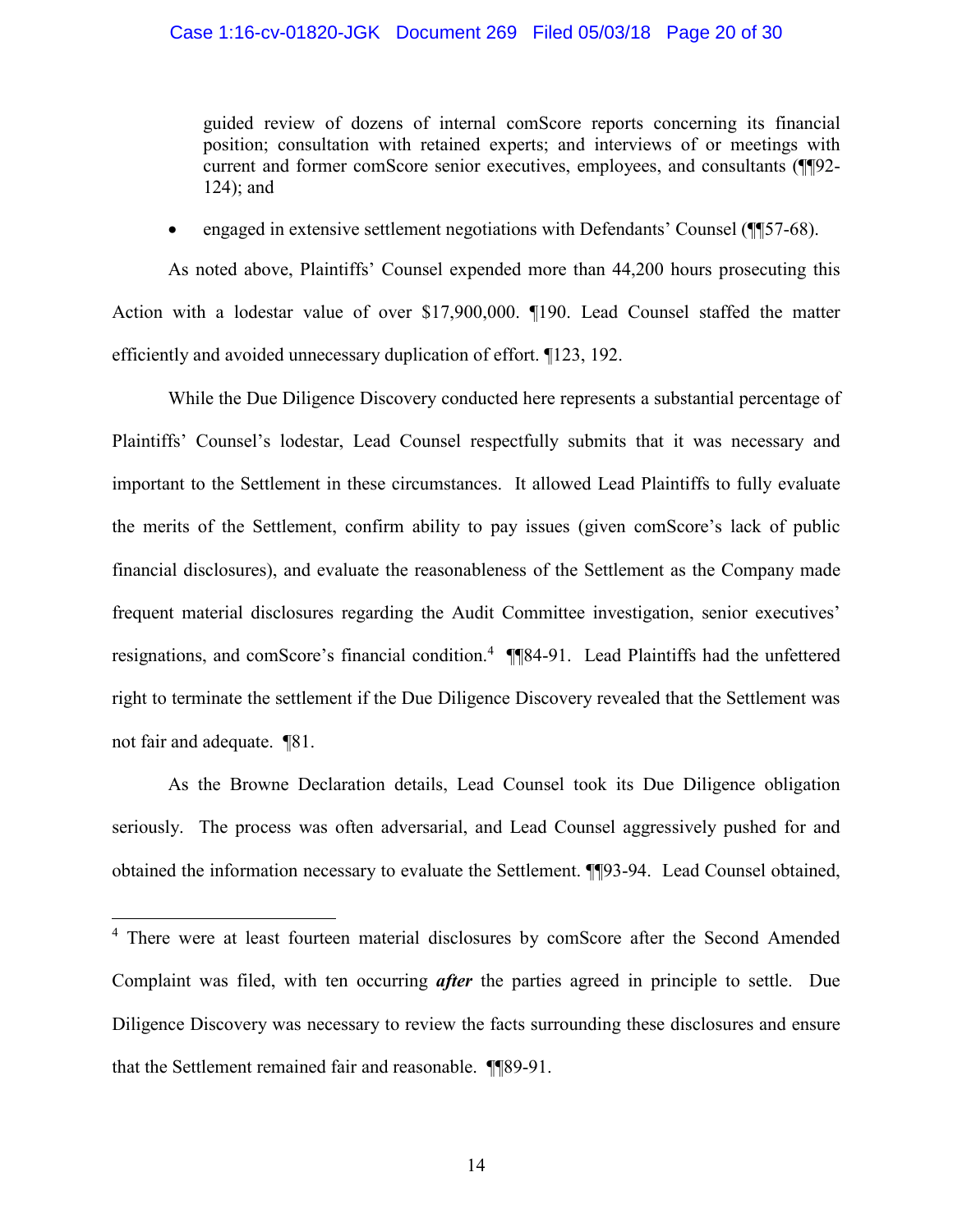### Case 1:16-cv-01820-JGK Document 269 Filed 05/03/18 Page 21 of 30

reviewed and analyzed more than 178,000 documents, many of which related to complex accounting issues. **TI**95-100. Given the large volume of documents and tight timeline, Lead Counsel assembled a team of highly qualified and experienced staff attorneys to assist with the review and preparation for the witness interviews. Many of these staff attorneys have been with Lead Counsel for years and contributed significantly to some of the Firm's most important cases.  $\P$  $101-05.$ 

While still reviewing documents, Lead Counsel conducted nine interviews of senior comScore executives, each lasting three to five hours. **1115**. Throughout, Lead Counsel conducted the Due Diligence Discovery efficiently and thoroughly. Lead Counsel added attorneys as the volume of documents increased, and reassigned them promptly when only Lead Counsel was prepared for the interviews. ¶[99, 121.

Indeed, Lead Counsel began reducing the team on March 2, 2018 and reassigned all staff attorneys by March 14, 2018—even though the Stipulation permitted Due Diligence Discovery to continue until May 3, 2018. Lead Counsel reduced the document review team to zero nearly two months earlier because it determined in good faith that their assistance no longer necessary, and the primary litigation attorneys on the case could complete the remainder of the Due Diligence Discovery more efficiently. **1121-24**.

Multiple courts have awarded fees with significantly higher lodestar multipliers than that requested here in securities class actions where the lead counsel performed substantial due diligence discovery. See In re MBIA, Inc. Sec. Litig., No. 08-cv-264-KMK, slip op. (S.D.N.Y. Dec. 20, 2011) (Karis, J.) (awarding 2.89 multiplier on \$68 million settlement where no formal discovery took place but lead counsel reviewed several thousand pages of documents and interviewed three company employees in due diligence discovery), attached as Ex. 20; In re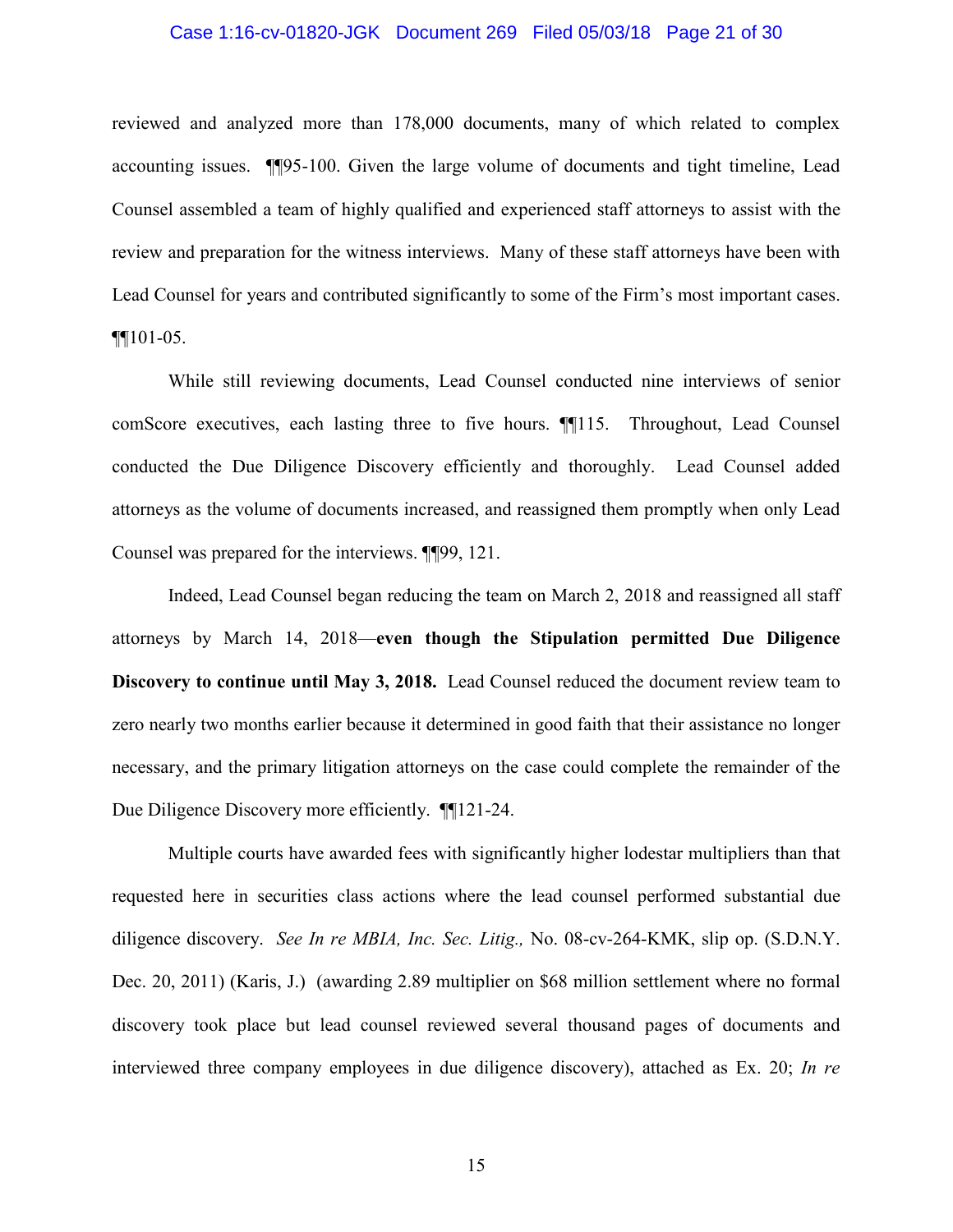### Case 1:16-cv-01820-JGK Document 269 Filed 05/03/18 Page 22 of 30

Merrill Lynch & Co., Inc. Sec., Deriv. and ERISA Litig., No. 07-cv-9633, slip op. (S.D.N.Y. Dec. 2, 2009) (Rakoff, J.) (awarding 2.3 multiplier on \$150 million settlement in case where settlement reached prior to oral argument on motions to dismiss), attached as Ex. 21; In re L.G. Philips LCD Co. Sec. Litig., No. 1:07-cv-00909, slip op. (S.D.N.Y. Mar. 17, 2011) (Sullivan, J.) (awarding 3.17 multiplier on \$18 million settlement where there was no pre-confirmatory discovery), attached as Ex.  $22<sup>5</sup>$ 

#### The Risks of the Litigation Support the Requested Fee **B.**

The risks associated with this contingency fee case also support the requested fee. "Little" about litigation is risk-free, and class actions confront even more substantial risks than other forms of litigation." Comverse, 2010 WL 2653354, at \*5; see also In re Am. Bank Note Holographics, Inc. Sec. Litig., 127 F. Supp. 2d 418, 433 (S.D.N.Y. 2001) (it is "appropriate to take [contingent-fee] risk into account in determining the appropriate fee.").

While Lead Counsel believes that Lead Plaintiffs' claims in this Action are meritorious, substantial risks in the litigation could have compromised Lead Plaintiffs' ability to succeed at trial and obtain a substantial judgment.

As discussed in detail in the Browne Declaration, substantial risks existed here with respect to establishing both liability and damages. In recent years even securities class actions

<sup>&</sup>lt;sup>5</sup> See also Taft v. Ackermans, No. 02 Civ. 7951, 2007 WL 414493, at  $*4-*6$  (S.D.N.Y. Jan. 31, 2007) (Leisure, J.) (awarding 1.44 multiplier on settlement of \$15.2 million reached when motions to dismiss were pending, and noting that "the confirmatory discovery that Lead Counsel has conducted is sufficient to provide the plaintiffs with a 'clear view of the strengths and weaknesses of their cases' and of the adequacy of the settlement").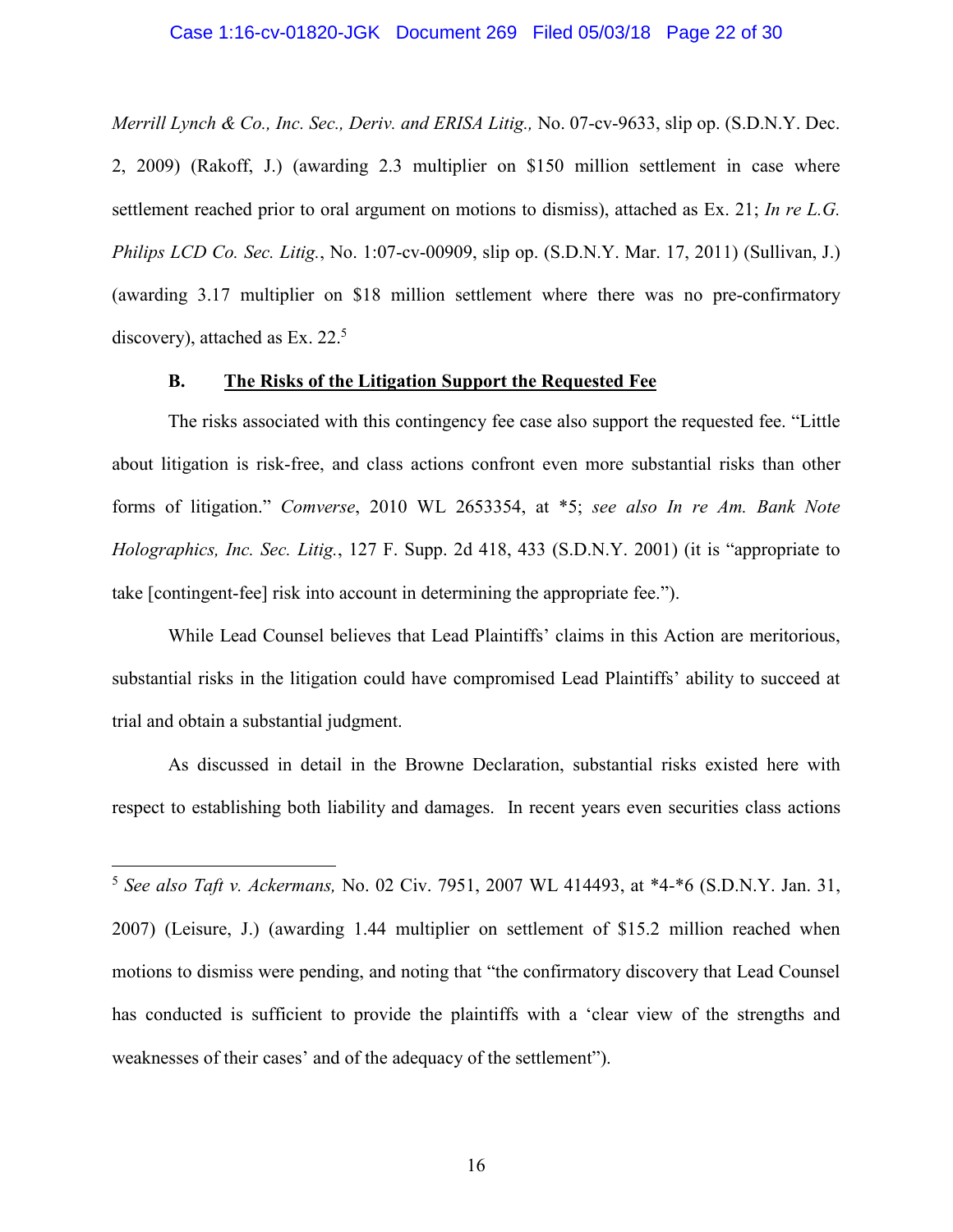### Case 1:16-cv-01820-JGK Document 269 Filed 05/03/18 Page 23 of 30

that survive pleading-stage motions to dismiss have faced increasing risk of failure at class certification, *Daubert* motions, summary judgment, trial and appeals. ¶138-43. In this case, Lead Plaintiffs faced ability to pay risks  $(\P{1144-49})$ , as well as risks relating to liability  $(\P{151-$ 57) and damages (¶158-61). The Parties were deeply divided on virtually every issue in the litigation, and there was no guarantee Lead Plaintiffs' position would prevail. If Defendants had succeeded on any of their defenses, Lead Plaintiffs and the Class would have recovered nothing or, at best, far less than the Settlement Amount.

In the face of the many uncertainties, Lead Counsel undertook this case on a wholly contingent basis, knowing that the litigation would require the devotion of a substantial amount of time and expense with no guarantee of compensation. **[195-200**. Lead Counsel's assumption of this contingency fee risk strongly supports the reasonableness of the requested fee. See FLAG *Telecom*, 2010 WL 4537550, at \*27 ("Courts in the Second Circuit have recognized that the risk associated with a case undertaken on a contingent fee basis is an important factor in determining an appropriate fee award."); *Marsh ERISA*, 265 F.R.D. at 148 ("There was significant risk of non-payment in this case, and Plaintiffs' Counsel should be rewarded for having borne and successfully overcome that risk.").

#### The Magnitude and Complexity of the Action Support the Requested Fee  $\mathbf{C}$ .

The magnitude and complexity of the Action also support the requested fee. Courts recognize that securities class action litigation is "notably difficult and notoriously uncertain." FLAG Telecom, 2010 WL 4537550, at \*27 (quoting In re Sumitomo Copper Litig., 189 F.R.D. 274, 281 (S.D.N.Y. 1999)). This case was no exception.

As noted above and in the Browne Declaration, the litigation raised complex questions concerning liability and loss causation, including dense, complicated issues of proof regarding the application of highly technical financial and accounting principles that would have required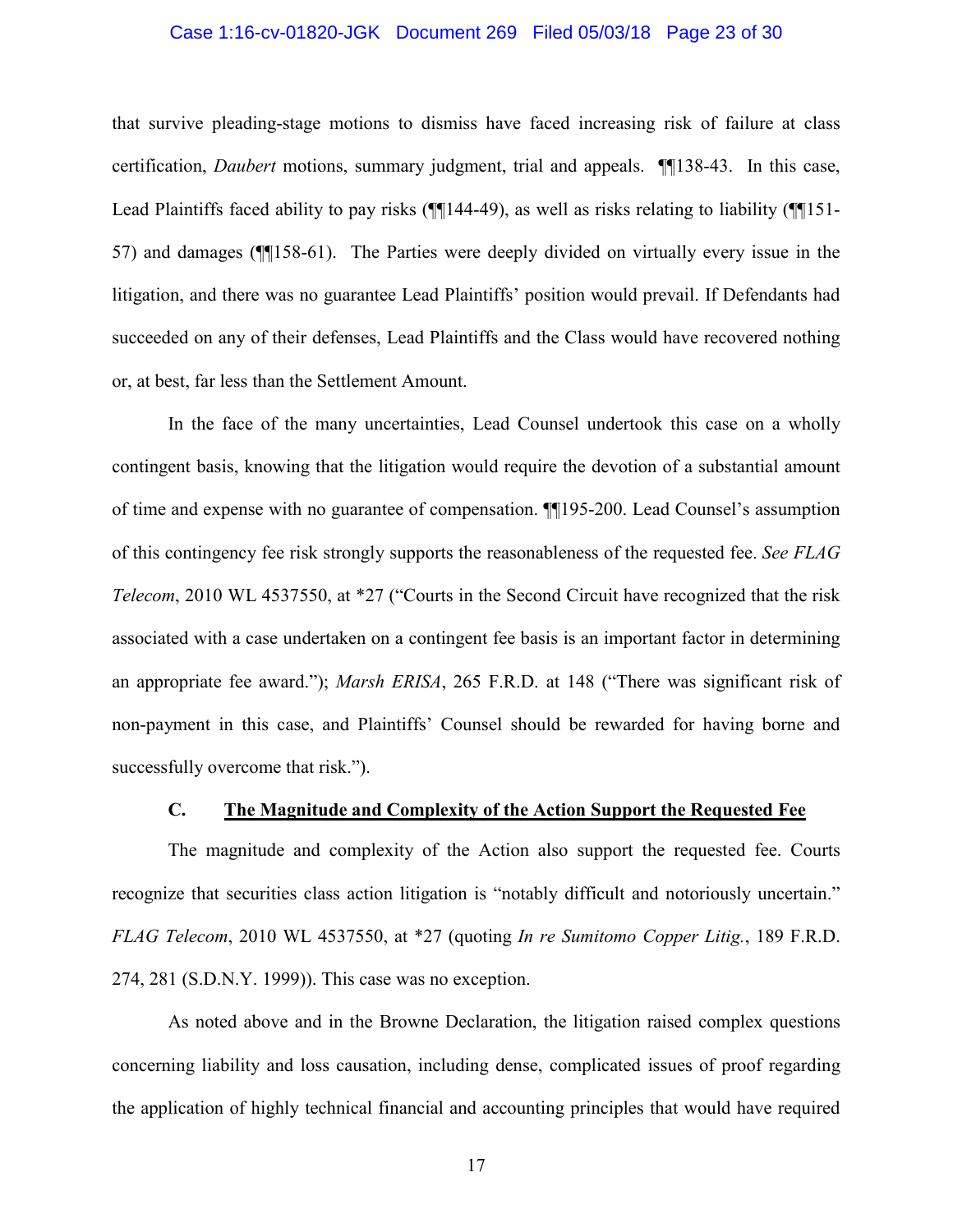### Case 1:16-cv-01820-JGK Document 269 Filed 05/03/18 Page 24 of 30

extensive efforts by Lead Counsel and consultation with experts to resolve. To build the case, and later to assess the fairness, reasonableness, and adequacy of the Settlement, Lead Counsel dedicated substantial time to conducting an extensive factual investigation. Lead Counsel also worked extensively with Lead Plaintiffs' experts to analyze the claims and the evidence gathered. Accordingly, the magnitude and complexity of the Action supports the conclusion that the requested fee is fair and reasonable.

#### The Quality of Lead Counsel's Representation Supports the Requested Fee D.

The quality of the representation by Lead Counsel is another important factor that supports the reasonableness of the requested fee. Lead Counsel submits that the quality of its representation is best evidenced by the quality of the result achieved. See, e.g., In re Veeco, 2007 WL 4115808, at \*7 (S.D.N.Y. Nov. 7, 2007); In re Global Crossing Sec. & ERISA Litig., 225 F.R.D. 436, 467 (S.D.N.Y. 2004).

The result obtained for the Class in this case is unquestionably outstanding, particularly in light of the serious risks of continued litigation. It represents a substantial portion—nearly 24%—of the approximately \$464 million in likely recoverable damages. ¶129. That percentage is even higher weighed against Defendants expected arguments. **[1130-33.**]

Notably, this recovery far exceeds available insurance coverage, which many firms would have viewed as the ceiling on recovery. Indeed, that occurred (reasonably) in this case where the *In re Rentrak* settlement in Oregon state court released part of Lead Plaintiffs' claims here. ¶ [69-71. It is a testament to Lead Counsel's skill, experience, diligence, and creativity that the Settlement here exceeds the insurance policy limits by \$83 million.

The Settlement also contains beneficial terms relating to the stock component of the Settlement Amount designed to protect the Class and enhance the value of the stock received in the Settlement. See ¶ 66 (requiring that comscore attempt to relist its stock on a national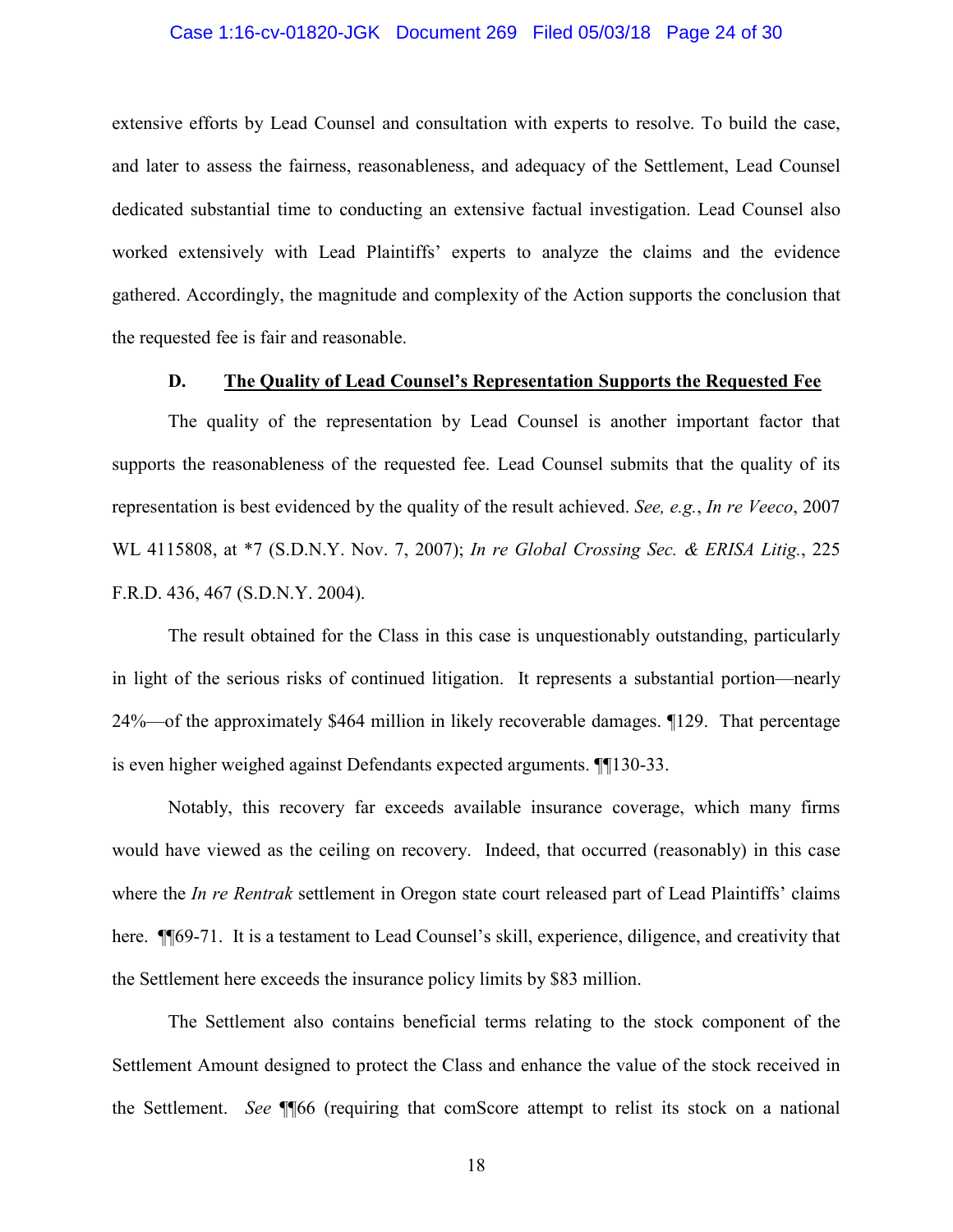### Case 1:16-cv-01820-JGK Document 269 Filed 05/03/18 Page 25 of 30

exchange, otherwise maintain liquidity in the stock, and make a number of other certifications These terms were hard fought and Lead Counsel's experience and and representations). persistence in the negotiations were critical to obtaining the beneficial Settlement.

Finally, Lead Counsel faced talented adversaries in this Action. Courts recognize that the quality of Plaintiffs' Counsel's opposition should be considered in assessing the quality of the counsel's performance. See, e.g., Veeco, 2007 WL 4115808, at \*7 (among factors supporting 30% fee award was that defendants were represented by "one of the country's largest law firms"); In re Adelphia Commc'n Corp. Sec. and Deriv. Litig., 2006 WL 3378705, at \*3 (S.D.N.Y. 2006) ("The fact that the settlements were obtained from defendants represented by 'formidable opposing counsel from some of the best defense firms in the country' also evidences the high quality of lead counsels' work."),  $aff'd$ , 272 F. App'x 9 (2d Cir. 2008). Throughout this action, Defendants were zealously represented by able counsel from Quinn Emanuel Urquhart  $\&$ Sullivan, LLP; Jones Day; Steptoe & Johnson LLP; Hogan Lovells U.S. LLP; Williams & Connolly LLP; and Spears & Imes LLP. 194.

#### E. The Requested Fee in Relation to the Settlement

Courts interpret this factor as requiring the review of the fee requested in terms of the percentage it represents of the total recovery. "When determining whether a fee request is reasonable in relation to a settlement amount, 'the court compares the fee application to fees awarded in similar securities class-action settlements of comparable value." Comverse, 2010 WL 2653354, at \*3. As discussed in detail in Section II, *supra*, the requested fee is well within the range of percentage fees that this Court and other courts have awarded in comparable cases and accordingly, the fee requested is reasonable in relation to the Settlement.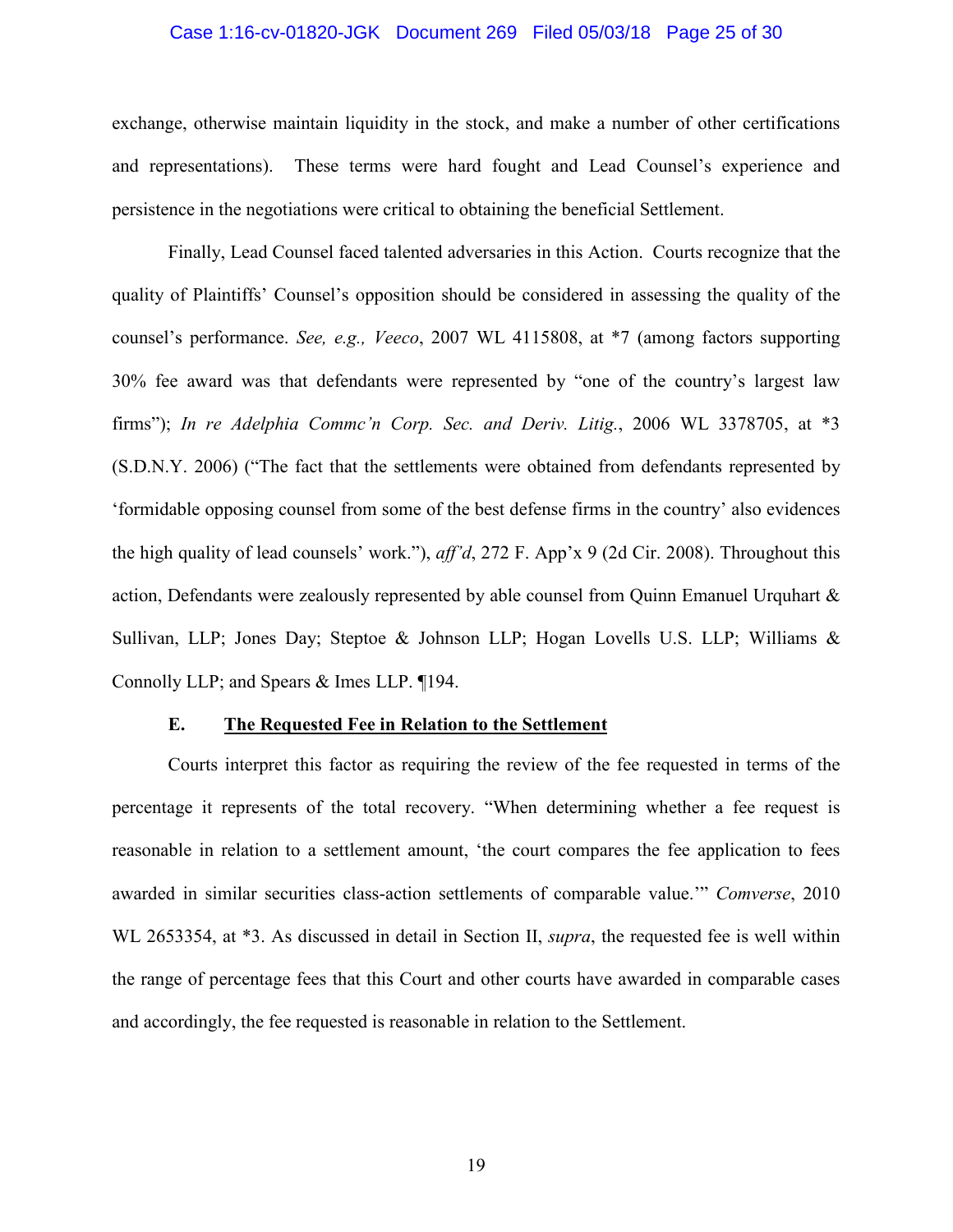#### F. **Public Policy Considerations Support the Requested Fee**

Strong public policy favors rewarding firms for bringing successful securities litigation. See FLAG Telecom, 2010 WL 4537550, at \*29 (if the "important public policy [of enforcing the securities laws] is to be carried out, the courts should award fees which will adequately compensate Lead Counsel for the value of their efforts, taking into account the enormous risks they undertook"); Maley, 186 F. Supp. 2d at 373 ("In considering an award of attorney's fees, the public policy of vigorously enforcing the federal securities laws must be considered."); *Hicks*, 2005 WL 2757792, at \*9 ("To make certain that the public is represented by talented and experienced trial counsel, the remuneration should be both fair and rewarding.") Strong public policy concerns favor granting Lead Counsel's fee and expense application here.

#### G. The Reaction of the Settlement Class to Date Supports the Requested Fee

The reaction of the Settlement Class to date also supports the requested fee. Through May 2, 2018, JND has disseminated the Notice to 36,673 potential Settlement Class Members and nominees informing them, among other things, that Lead Counsel intended to apply to the Court for an award of attorneys' fees in an amount not to exceed 25% of the Settlement Fund and up to \$450,000 in expenses. See Cormio Decl. ¶7 and Ex. A thereto. While the time to object to the Fee and Expense Application does not expire until May 17, 2018, to date no objections have been received. Lead Counsel will address any that arrive in its reply papers. 1171.

#### IV. THE FEE REQUEST IS SUPPORTED BY LEAD PLAINTIFFS

The requested fee of 23% is made pursuant to pre-litigation fee retainers between Lead Plaintiffs and Lead Counsel. 122. The requested fee of 23% represents a slight discount from the 25% permitted. ¶185; see In re Marsh & McLennan Co. Sec. Litig., 2009 WL 5178546, at \*15 (S.D.N.Y. Dec. 23, 2009) ("Since the passage of the PSLRA, courts have found such an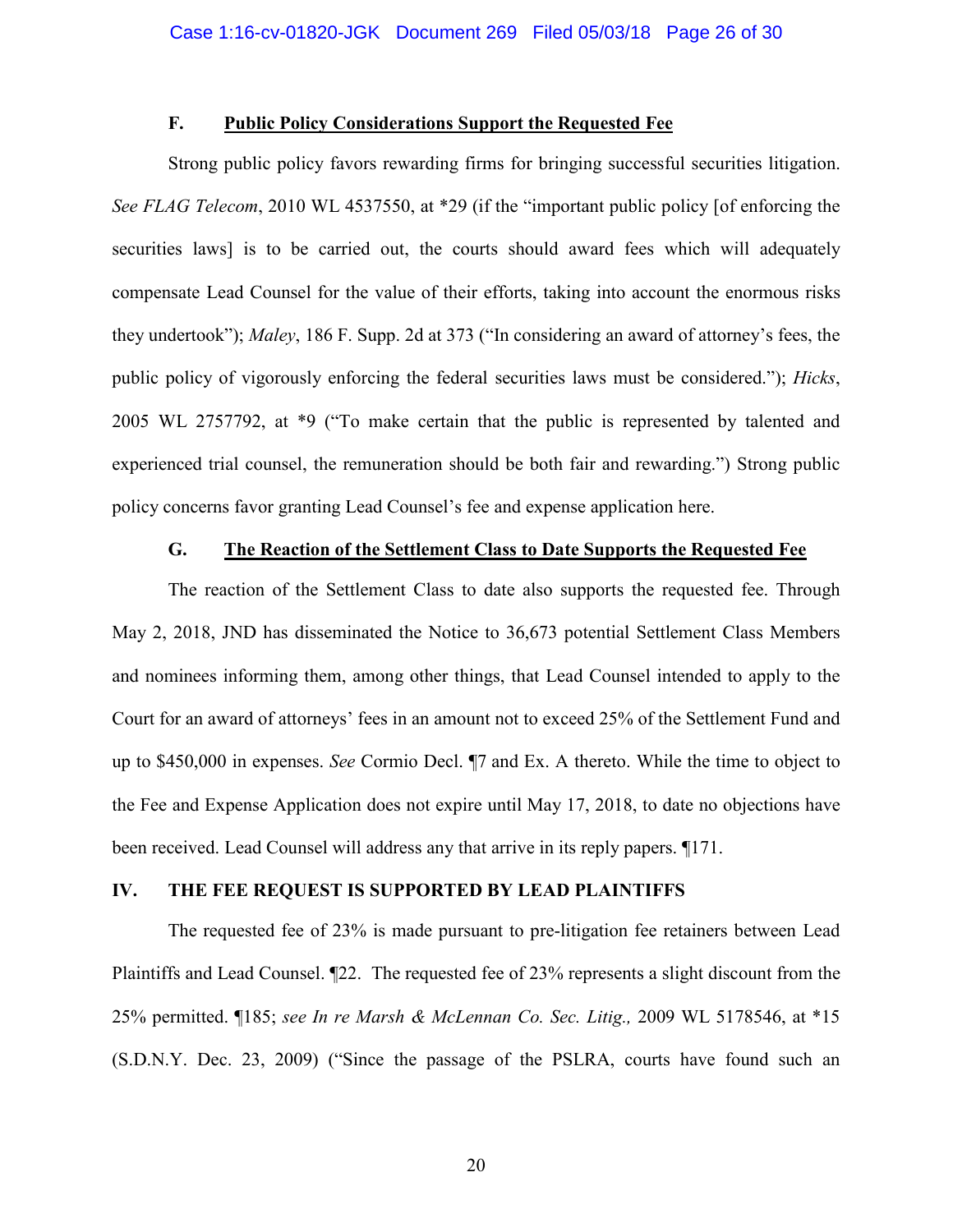### Case 1:16-cv-01820-JGK Document 269 Filed 05/03/18 Page 27 of 30

agreement between fully informed lead plaintiffs and their counsel to be presumptively reasonable.")

Here, Lead Plaintiffs are classic examples of the sophisticated and financially interested investors that Congress envisioned in enacting the PSLRA. Accordingly, Lead Plaintiffs' endorsement of the fee supports its approval. See Veeco, 2007 WL 4115808, at \*8 ("Public policy considerations support the award in this case because the Lead Plaintiff  $\dots$  – a large public pension fund – conscientiously supervised the work of lead counsel and has approved the fee request[.]").

#### $V_{\star}$ **PLAINTIFFS' COUNSEL'S EXPENSES ARE REASONABLE AND WERE** NECESSARILY INCURRED TO ACHIEVE THE BENEFIT OBTAINED

Lead Counsel's fee application includes a request for reimbursement of Plaintiffs' Counsel's Litigation Expenses, which were reasonably incurred and necessary to prosecute the Action. See ¶[203-04. These expenses are properly recoverable by counsel. See In re China Sunergy Sec. Litig., 2011 WL 1899715, at \*6 (S.D.N.Y. May 13, 2011) (in a class action, attorneys should be compensated "for reasonable out-of-pocket expenses incurred and customarily charged to their clients, as long as they were 'incidental and necessary to the representation"").

As set forth in detail in the Browne Declaration (¶[203-13), Plaintiffs' Counsel incurred \$296,362.39 in Litigation Expenses in connection with the Action. 1205. These include expert fees, online research, court reporting and transcripts, photocopying, travel costs, and postage expenses. [205. The largest expense is for retention of Lead Plaintiffs' experts, in the amount of \$174,019.39, or 59% of the total Litigation Expenses. ¶206. Also, the combined costs for online legal and factual research, in the amount of \$36,115.68, represented 12% of the total amount of expenses. 1207. A complete breakdown by category of the expenses incurred by Plaintiffs'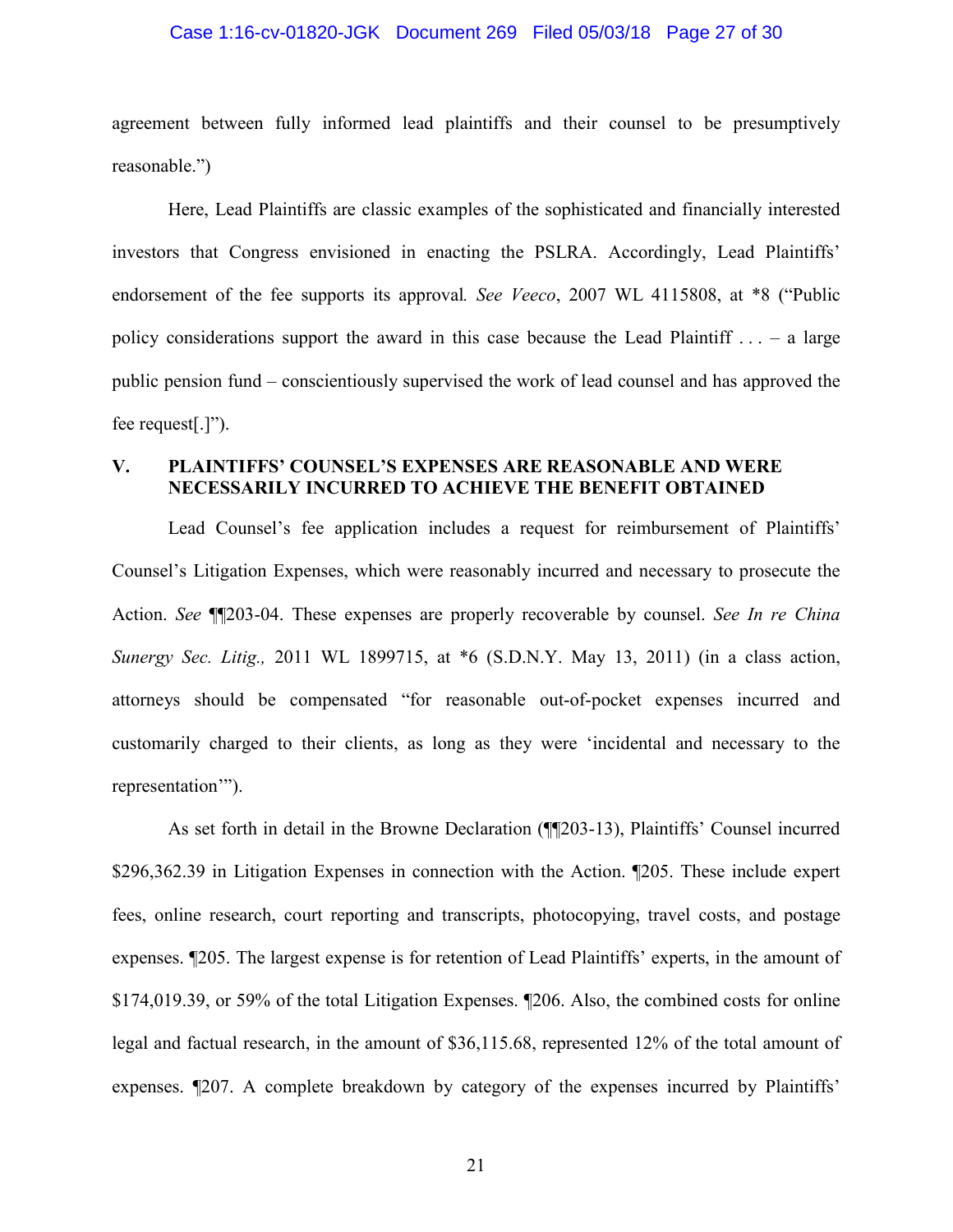# Case 1:16-cv-01820-JGK Document 269 Filed 05/03/18 Page 28 of 30

Counsel is set forth in Exhibit 6 to the Browne Declaration. These expense items are billed separately by Plaintiffs' Counsel, and such charges are not duplicated in the firm's hourly billing rates.

The Notice informed potential Settlement Class Members that Lead Counsel would apply for reimbursement of Litigation Expenses in an amount not to exceed \$450,000 including the costs and expenses of Plaintiffs directly related to their representation of the Settlement Class. The total amount of expenses requested by Lead Counsel is \$302,331.87, which includes \$296,362.39 in reimbursement of Litigation Expenses incurred by Plaintiffs' Counsel and \$5,969.48 in reimbursement of costs and expenses incurred by Lead Plaintiffs, an amount well below the amount listed in the Notice. To date, there has been no objection to the request for expenses.

#### VI. **LEAD PLAINTIFFS SHOULD BE AWARDED THEIR REASONABLE AND** MODEST COSTS AND EXPENSES UNDER 15 U.S.C. §78u-4(a)(4)

Lead Counsel also seeks reimbursement of \$5,969.48 in costs and expenses incurred by Lead Plaintiffs—\$950.36 for Baton Rouge, and \$5,019.12 for Fresno. [[211-12. The PSLRA] specifically provides that an "award of reasonable costs and expenses (including lost wages) directly relating to the representation of the class" may be made to "any representative party serving on behalf of a class." 15 U.S.C.  $\S$  78u-4(a)(4).

Here, Lead Plaintiffs each took active roles in the litigation and have been fully committed to pursuing the Class's claims since they became involved in the litigation. These efforts required employees of the Lead Plaintiffs to dedicate time and resources they otherwise would have devoted to their regular duties. The requested reimbursement amounts are based on the number of hours that Lead Plaintiffs' employees, committed to these activities. See Baton Rouge Decl. [4, 7; Fresno Decl. [14, 11. See In re Bank of Am. Corp. Sec., Deriv., & ERISA

22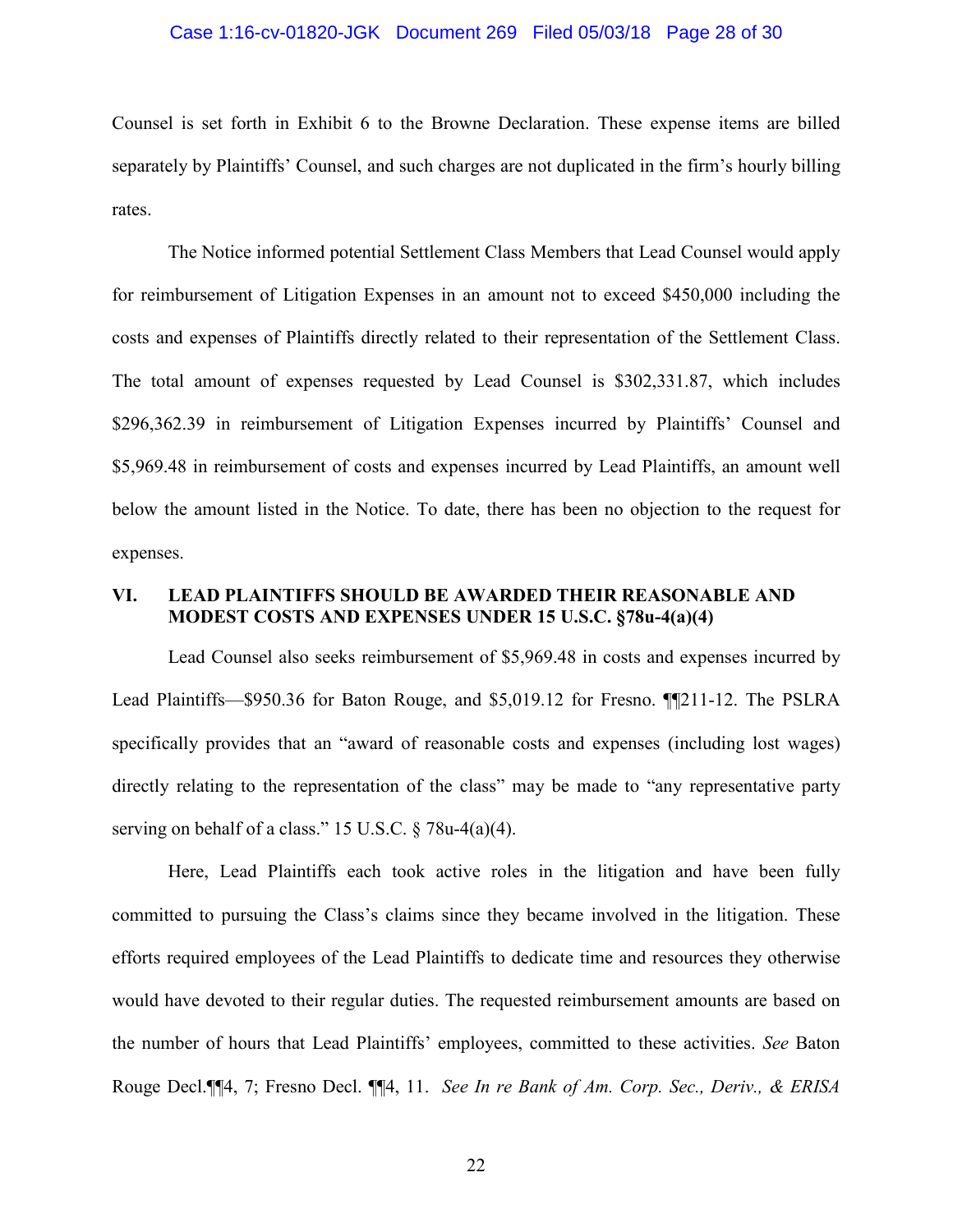Litig., 772 F.3d 125, 134 (2d Cir. 2014) (affirming over \$450,000 award to representative plaintiffs for time spent by their employees); FLAG Telecom, 2010 WL 4537550, at \*31 (award of \$100,000 to Lead Plaintiff for time spent on the litigation).

### **CONCLUSION**

For the foregoing reasons, Lead Counsel respectfully requests that the Court award attorneys' fees in the amount of 23% of the Settlement Fund; \$296,362.39 in reimbursement of Litigation Expenses incurred by Plaintiffs' Counsel; and \$5,969.48 in reimbursement of Lead Plaintiffs' costs and expenses.

Dated: May 3, 2018

Respectfully submitted,

 $/s/$  John C. Browne **BERNSTEIN LITOWITZ BERGER** & GROSSMANN LLP John C. Browne Jesse L. Jensen Kate W. Aufses 1251 Avenue of the Americas New York, NY 10020 Telephone: (212) 554-1400 Facsimile: (212) 554-1444 JohnB@blbglaw.com Jai@blbglaw.com Jesse.Jensen@blbglaw.com Kate.Aufses@blbglaw.com

Lead Counsel for Lead Plaintiffs and the **Settlement Class** 

#1176110